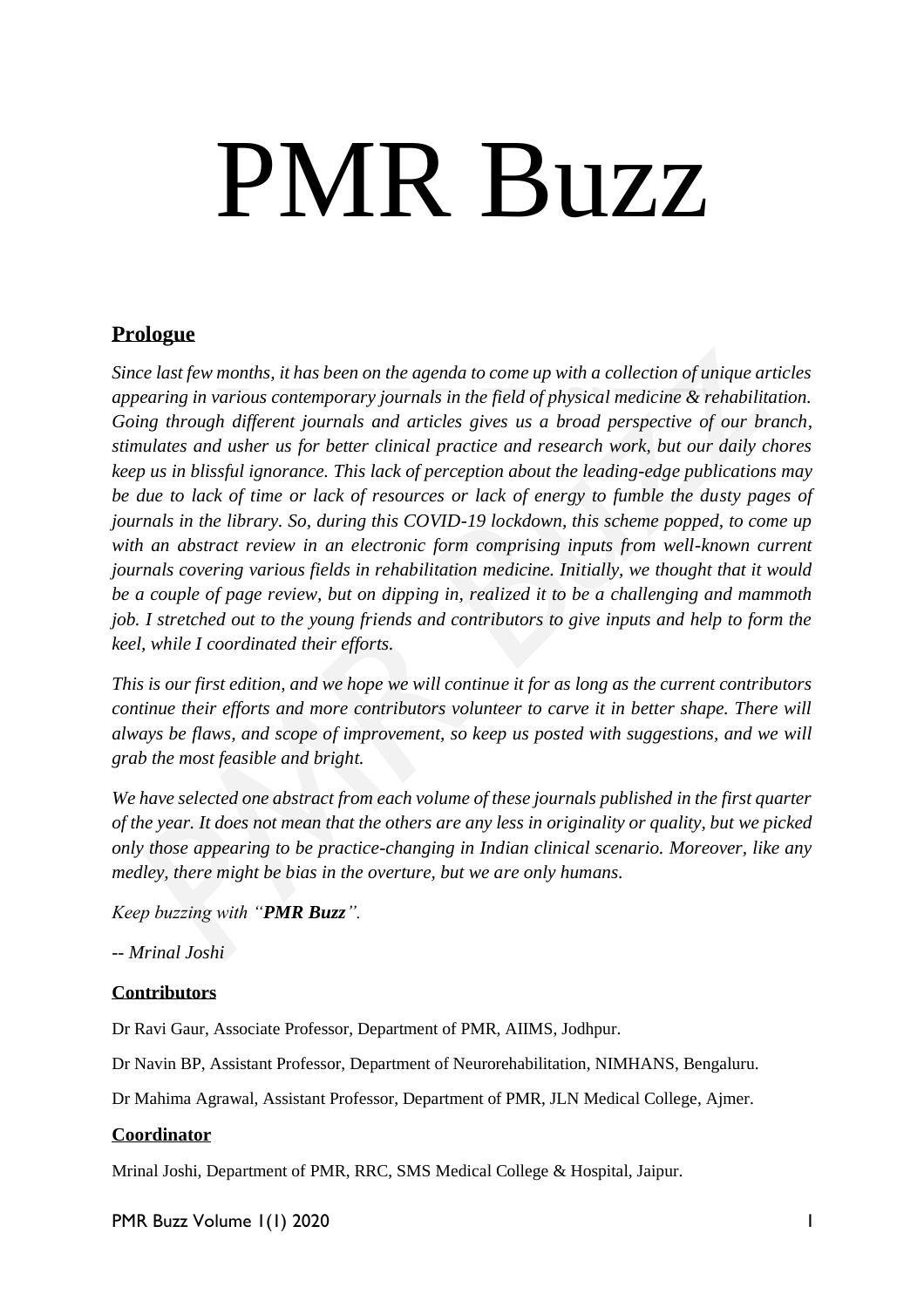## **Pain Physician. 2020 Jan;23(1):E41-E49.**

## **An analysis of biomarkers in patients with chronic pain.**

[Gunn J,](https://www.ncbi.nlm.nih.gov/pubmed/?term=Gunn%20J%5BAuthor%5D&cauthor=true&cauthor_uid=32013287) [Hill MM,](https://www.ncbi.nlm.nih.gov/pubmed/?term=Hill%20MM%5BAuthor%5D&cauthor=true&cauthor_uid=32013287) [Cotten BM,](https://www.ncbi.nlm.nih.gov/pubmed/?term=Cotten%20BM%5BAuthor%5D&cauthor=true&cauthor_uid=32013287) [Deer TR.](https://www.ncbi.nlm.nih.gov/pubmed/?term=Deer%20TR%5BAuthor%5D&cauthor=true&cauthor_uid=32013287)

## BACKGROUND:

Because of the subjective nature of current pain assessments, limited efficacy of treatment options and risks associated with opioid abuse and diversion, the need for objective data to assist with chronic pain management has never been greater. Successful identification of mechanistic biomarkers would not only improve our understanding and ability to accurately diagnose pain disorders but would also facilitate the development of disease-modifying pain drugs.

#### OBJECTIVES:

The objective of this study was to determine and evaluate the prevalence of abnormal biomarker findings in a population of patients with chronic pain.

#### STUDY DESIGN:

Retrospective, observational study.

#### SETTING:

Data analysis of biomarker test results was performed at a single industry site (Ethos Research & Development, Newport, KY) from clinical samples collected and analyzed from July to December 2018.

#### METHODS:

A novel, pain-specific biomarker test panel that evaluates biomarkers of systemic inflammation, oxidative stress, neurotransmitter turnover, and micronutrient status was employed to determine the prevalence of abnormal findings in 17,834 unique patient samples analyzed at a national reference laboratory (Ethos Laboratories, Newport, KY). Patient biomarker results were considered abnormal if they were outside of the 95% confidence interval reference ranges established using a healthy population of donors who had no history of chronic pain or opioid use.

#### RESULTS:

A total of 77% of patients with chronic pain exhibited at least one abnormal biomarker result  $(n = 13,765)$ . The most common abnormal biomarker finding was elevated quinolinic acid, which was observed in 29% of patients ( $n = 5,107$ ). Elevated pyroglutamate, indicative of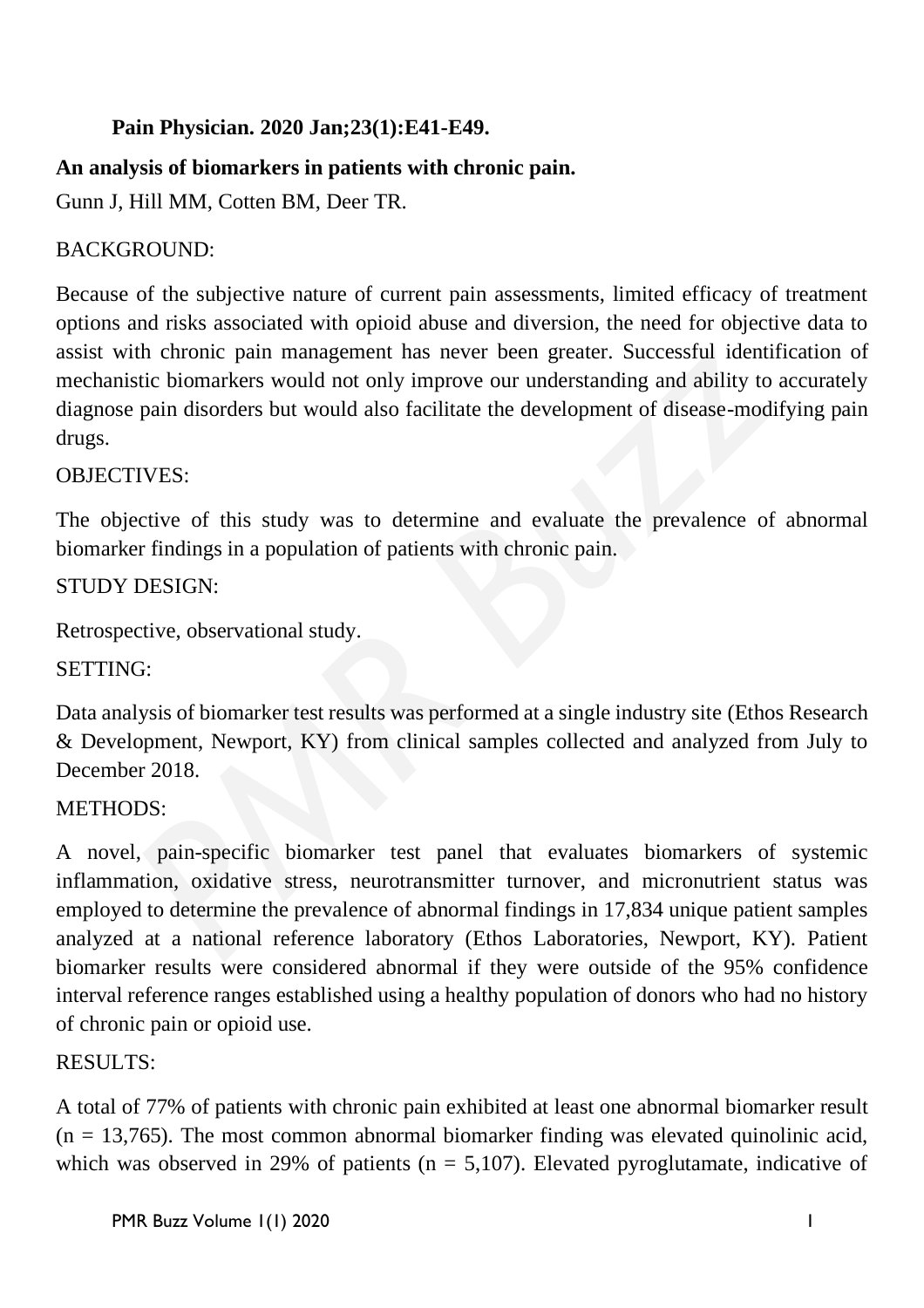glutathione depletion, was observed in 19% of patients ( $n = 3,314$ ). Elevated xanthurenic acid, indicative of vitamin B6 insufficiency, was observed in 17% of patients (3,025). Elevated levels of the acrolein metabolite 3-hydroxypropyl mercapturic acid were observed in 21% of patients ( $n = 3,667$ ). Elevated methylmalonic acid, indicative of a vitamin B12 deficiency, was observed in 10% of patients ( $n = 1,827$ ), whereas abnormally low levels of neurotransmitter metabolites were observed in 8% of patients ( $n = 1,456$ ).

#### LIMITATIONS:

Medications and/or conditions other than those associated with chronic pain were not evaluated as potential causes of abnormal biomarker findings.

#### CONCLUSIONS:

A novel biomarker assay that measures objective correlates to the neurobiological processes underlying chronic pain reveals a high prevalence of atypical biochemistry in a population of patients with pain. Abnormal biomarker findings presented here provide objective support for the role of cytokine-mediated inflammation, oxidative stress, abnormally low production of neurotransmitters, and micronutrient deficiencies in the development or worsening of chronic pain. This unique panel of functional pain biomarkers provides practitioners with novel, objective insight into the underlying causes of pain, which will pave the way for truly personalized pain medicine. Correcting abnormal biomarker findings with targeted, nonopioid therapies to improve patient function and alleviate pain potentially could lessen the opioid burden and drastically reduce health care costs.

## **Eur J Phys Rehabil Med. 2020 Feb;56(1):41-46.**

#### **Use of the maximal phonation test for the screening of dysphagia in stroke patients: a preliminary study.**

Lim JY, Yoo YH, Park CH, Joa KL, Jung HY.

## BACKGROUND:

Dysphagia is a commonly developed complication after stroke and may lead to pneumonia. Several screening tests for dysphagia have been introduced, but no consensus has been reached regarding the test that best detects dysphagia or swallowing difficulties. Maximum phonation time (MPT) can measure laryngeal and pharyngeal function indirectly by providing a means of assessing vocal cord integrity. Because vocal cords play a role in sound production and also protect the airways, we considered MPT might be used to screen for penetration and aspiration into airways in stroke patients.

PMR Buzz Volume 1(1) 2020 2 AIM: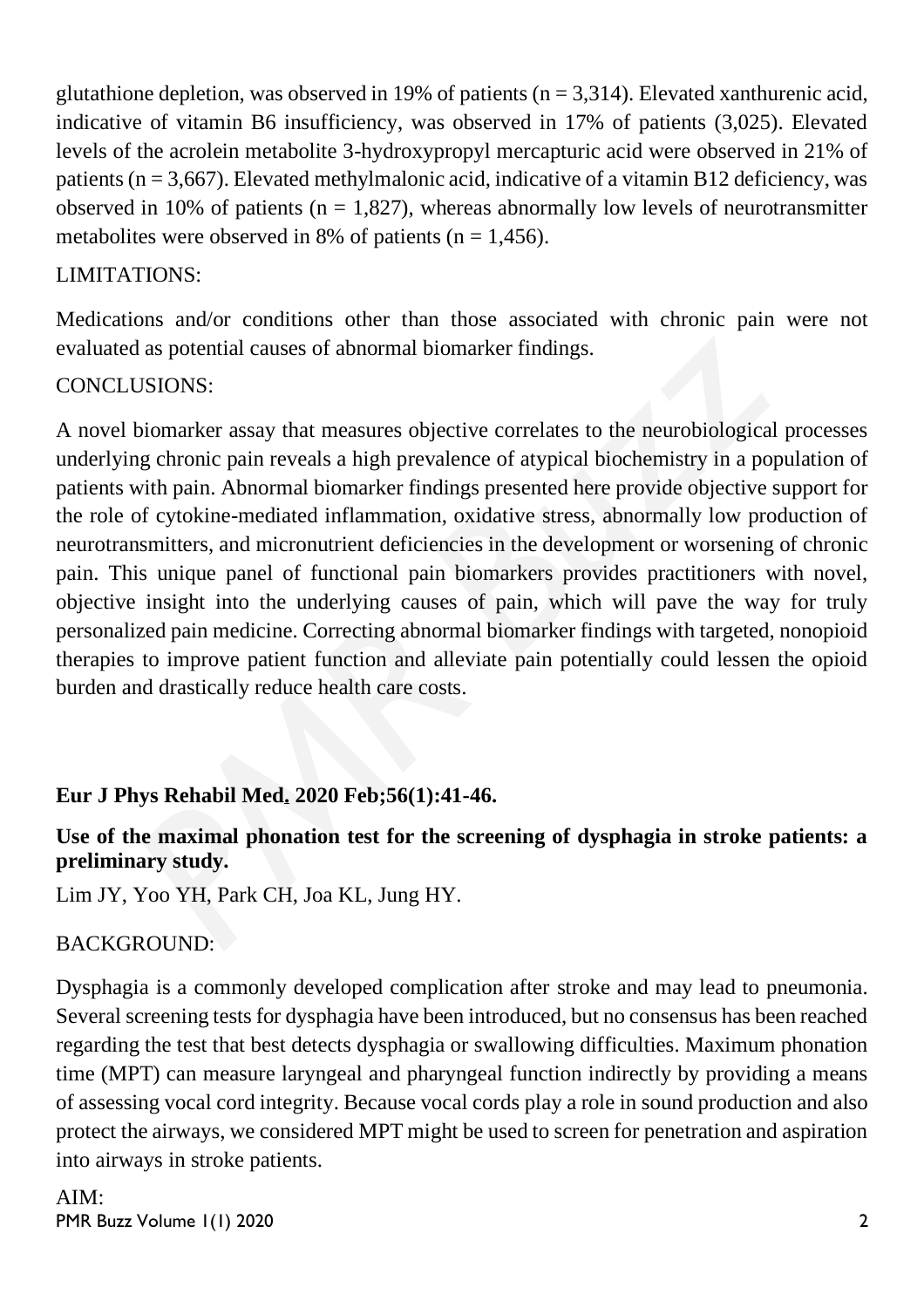The purpose of this study was to investigate the ability of MPT to differentiate between stroke patients with or without penetration/aspiration and the relationships between MPT and video fluoroscopic swallowing study (VFSS) findings and those of other swallowing screening tests. DESIGN:

Prospective observational study.

## SETTING:

Korean tertiary hospital.

## POPULATION:

One hundred six Patients with acute stroke patients with suspected dysphagia referred for VFSS from January 2016 to December 2017.

## METHODS:

MPT differences among a normal group, a penetration group, and an aspiration group were analyzed, and correlations between MPT and age, Penetration Aspiration Scale (PAS), American Speech-Language-Hearing Association National Outcome Measurement System Swallowing Scale (ASHA-NOMS), Functional Dysphagia Scale (FDS) scores were investigated.

## RESULTS:

MPTs were found to be significantly different in normal, penetration, and aspiration groups in stroke patients (P<0.01). Furthermore, MPT was highly correlated with PAS, ASHA-NOMS, and FDS scores. ROC analysis provided MPT cut off values for the presence of penetration and aspiration in stroke patients of 9.08 and 7.98 sec, respectively.

## CONCLUSIONS:

In stroke patients, MPT could be used to detect penetration or aspirations while swallowing. and seems to have appropriate validity and sensitivity.

## CLINICAL REHABILITATION IMPACT:

MPT is proposed as a new screening tool for detecting dysphagia in stroke patients, especially airway aspiration.

## **J Head Trauma Rehabil. 2020 Mar/Apr;35(2):E95-E102.**

**Association of Simple Step Test With Readiness for Exercise in Youth After Concussion.**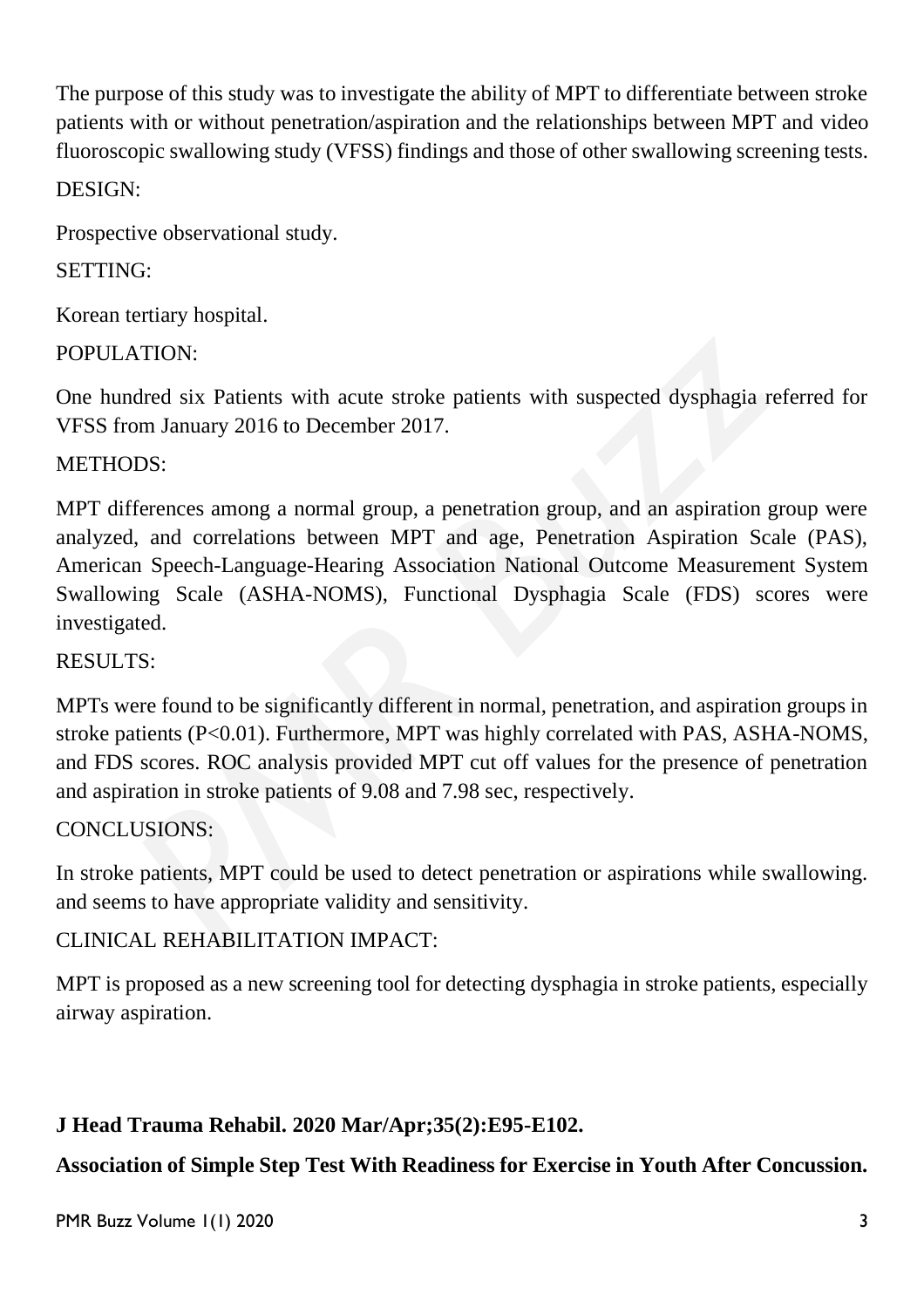Fyffe A, Bogg T, Orr R, Browne GJ.

## OBJECTIVES:

We hypothesized that a submaximal step test would be associated with readiness to commence graded exercise in children and adolescents with concussion.

## METHODS:

Children and adolescents aged 8 to 18 years performed standard concussion clinical assessment for vestibular/ocular and balance impairment, and exercise examination utilizing the 3-minute Kasch Pulse Recovery test (KPR) and a symptom-limited graded exercise test (GXT). Outcome measures included activity readiness and symptom exacerbation.

#### RESULTS:

Forty-five participants (mean age  $13.2 \pm 2.1$  years, 76% male) had a confirmed concussion (73% sports-related). Some participants required follow-up testing giving 75 clinical presentations. Sensitivity and specificity of the KPR were 100% and 95.7%, respectively. Area under the receiver operating characteristics curve was 0.979. Activity readiness to GXT and KPR was strongly associated ( $\chi$  = 21.672, P < .001), while symptom exacerbation showed a significant correlation between testing methods ( $r = 0.796$ ,  $P < .001$ ). Better exercise performance on GXT and KPR was significantly correlated with normal Vestibular/Ocular Motor Screening ( $rs = -0.380$ ,  $P = .010$ , and  $rs = -0.281$ ,  $P = .017$ , respectively) and Modified Balance Error Scoring System (rs =  $-0.452$ , P < .001, and rs =  $-0.301$ , P = .010, respectively). CONCLUSION:

The KPR is a simple and practical tool to determine whether it is appropriate for a child or adolescent with concussion to commence graded exercise.

#### **Pain Physician. 2020 Mar;23(2):E175-E183.**

**Efficacy of Hyalase Hydrodissection in the Treatment of Carpal Tunnel Syndrome: A Randomized, Double-Blind, Controlled, Clinical Trial.**

Elawamy A, Hassanien M, Hamed A, Roushdy ASI, Abass NA, Mohammed G, Hasan MRAR, Kamel EZ.

#### BACKGROUND:

Carpal tunnel syndrome (CTS) is the most common entrapment neuropathy, which results from median nerve compression. A lot of nonsurgical modalities are available for the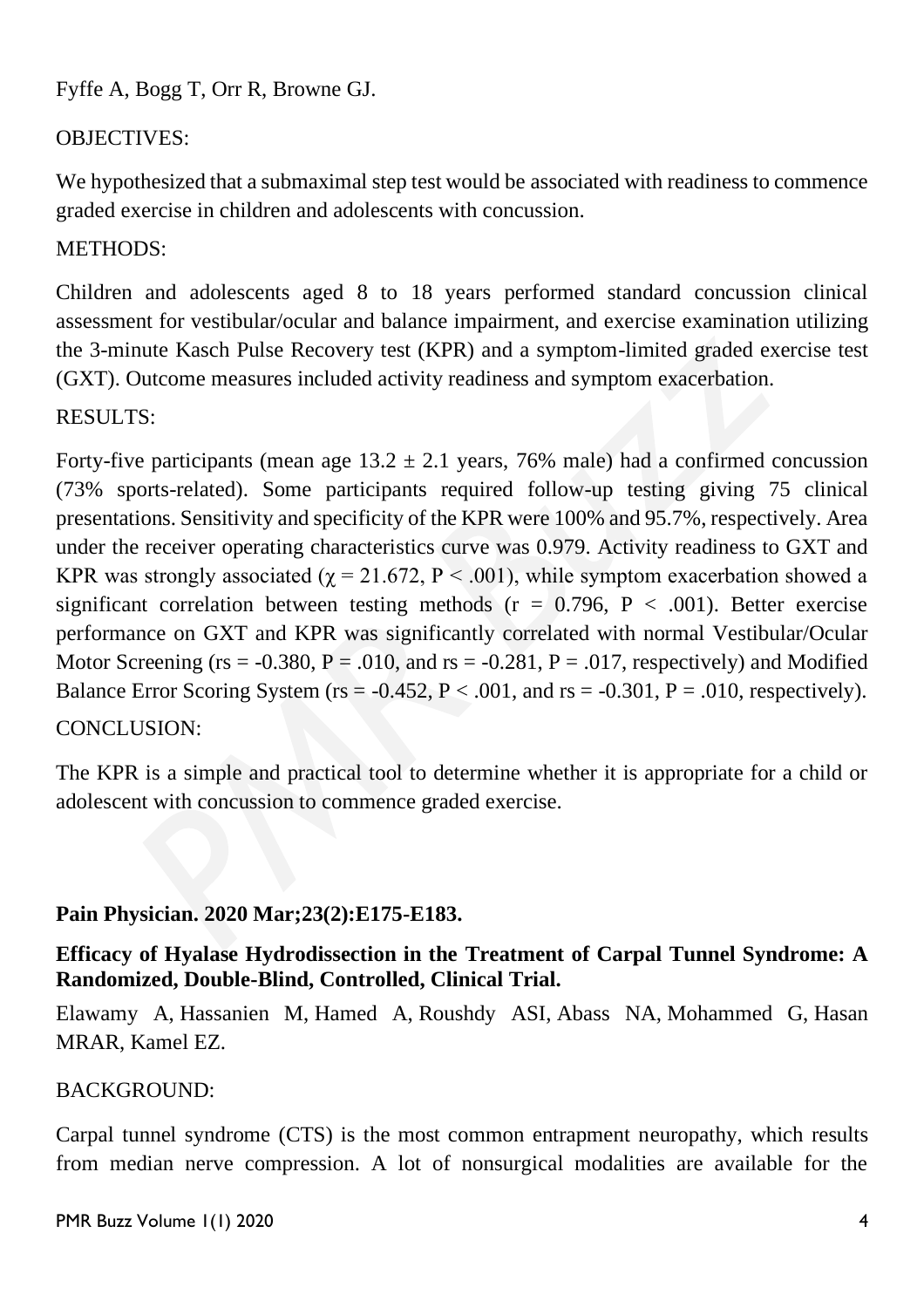management of mild to moderate situations. Local Hyalase hydrodissection (HD) of the entrapped median nerve could offer a desirable sustained symptom alleviation.

#### OBJECTIVES:

To evaluate the clinical efficacy of Hyalase/saline solution carpal tunnel HD on pain, functional status, and nerve conduction in patients with CTS.

#### STUDY DESIGN:

A randomized, double-blinded trial.

#### SETTING:

Anesthesia, pain, and rheumatology clinics in a university hospital.

#### METHODS:

Patients: 60 patients with CTS (> 6 months' duration).

#### INTERVENTION:

patients were allocated equally into either group 1 (HD with Hyalase + 10 mL saline solution injection), or group 2 (HD with 10 mL saline solution only).

#### MEASUREMENTS:

assessment of pain using Visual Analog Scale (VAS), functional disability (FD) score, and nerve conduction studies before injection, and over 6 months after injection. Nerve conduction parameters before injection and post injection by the end of 3 and 6 months were evaluated as well.

#### RESULTS:

Statistically significant lower post injection values of VAS  $(1 \pm 1.8, 2 \pm 1.1, 2 \pm 1.2, 2 \pm 1.1)$ in group 1 versus  $(2 \pm 1.2, 3 \pm 1.7, 4 \pm 1.5, 5 \pm 2.6)$  in group 2 by the end of the first week, and the first, third, and sixth months, and significantly lower FD scores (15.3  $\pm$  1.2, 13  $\pm$  1.3,  $10.2 \pm 1.3$ ,  $10.2 \pm 1.3$ ) in group 1 versus  $(17.5 \pm 1.8, 16.6 \pm 2.8, 19.4 \pm 3.2, 21.2 \pm 2.5)$  in group 2 during the same time intervals. Nerve conduction study parameters have shown significantly higher velocity and lower latency in the Hyalase group than in the saline solution group by the 3 and 6 month follow-up.

## LIMITATION:

We suggest a longer period could be reasonable. CONCLUSIONS: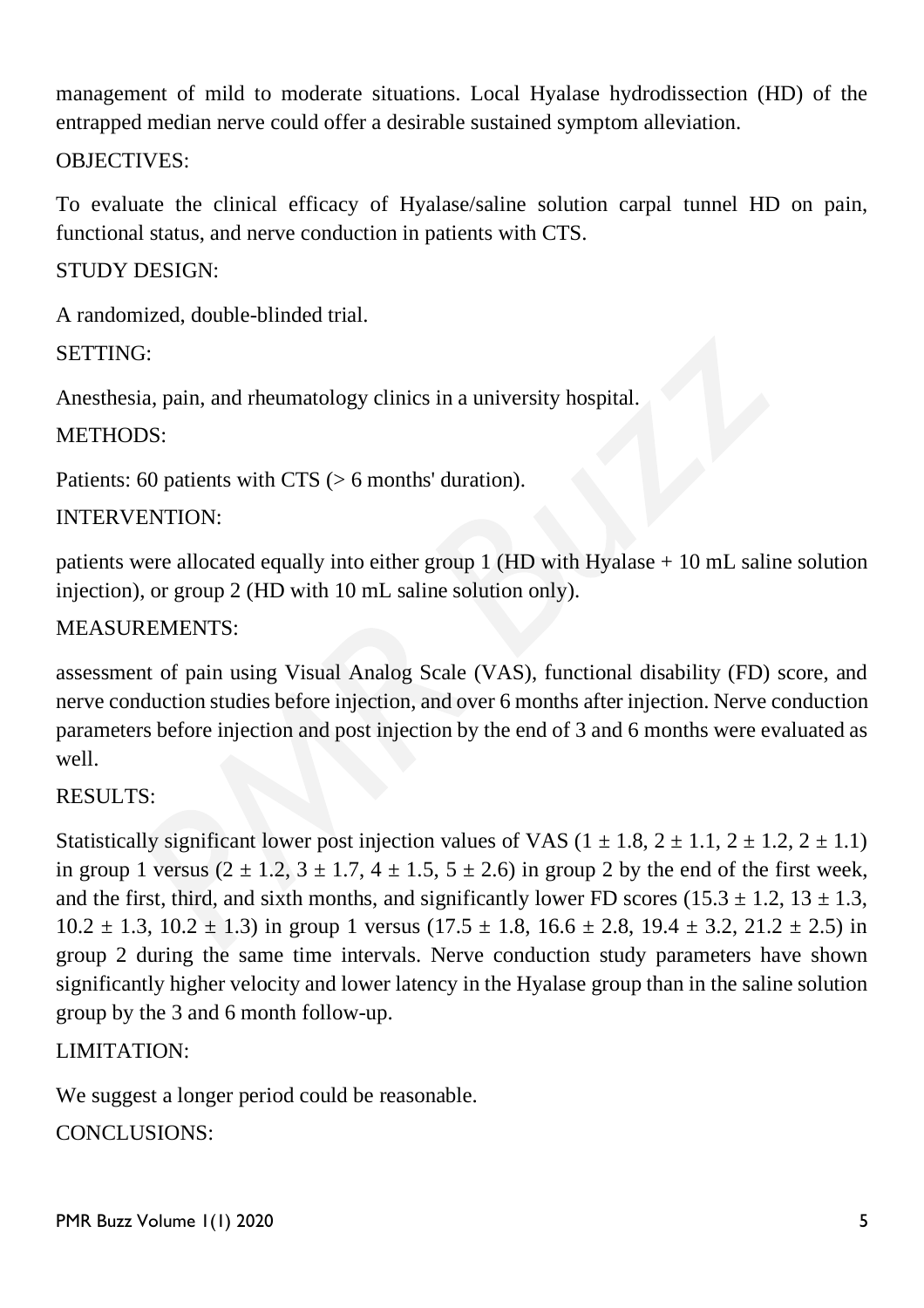Carpal tunnel HD with Hyalase with saline solution is considered as an efficient technique offering a rapid onset of pain relief and functional improvements, and better median nerve conduction in patients with CTS over 6 months follow-up duration.

## **Journal of Head Trauma Rehabilitation: [January/February 2020 -](https://journals.lww.com/headtraumarehab/toc/2020/01000) Volume 35 - Issue 1 [p 76-83](https://journals.lww.com/headtraumarehab/toc/2020/01000)**

## **Pharmacotherapy for Treatment of Cognitive and Neuropsychiatric Symptoms After mTBI**

Rabinowitz, Amanda R. PhD; Watanabe, Thomas K. MD

#### OBJECTIVES:

Cognitive and neuropsychiatric symptoms are extremely common following mild traumatic brain injury (TBI), also known as concussion. Although most patients will recovery rapidly, a significant minority go on to experience persistent symptoms. There are currently no FDAapproved medications for treatment of cognitive and neuropsychiatric problems in the context of mild TBI, yet a number of agents are prescribed "off-label" for these complaints. Rigorous trials are lacking, but there are a number of open-label studies, and some small randomized controlled trials that support the safety and possible efficacy of pharmacotherapies in this population. Clinical trials conducted in samples with more severe brain injuries can also serve as a guide.

#### METHODS:

Review of the literature.

#### RESULTS & CONCLUSIONS:

There is the most support in the literature for the neurostimulant methylphenidate for treatment of mild TBI–related cognitive dysfunction, and the selective serotonin reuptake inhibitor, sertraline, for the treatment of postinjury depression. There is clearly a need for more welldesigned studies to guide clinicians in selecting the appropriate medication and dose. Without clear guidance from the literature, a cautious approach of starting low and titrating slowly is recommended.

## **J Rehabil Med 2020; 52: jrm00005**

**Does casting after botulinum toxin injection improve outcomes in adults with limb spasticity ? A SYSTEMATIC REVIEW**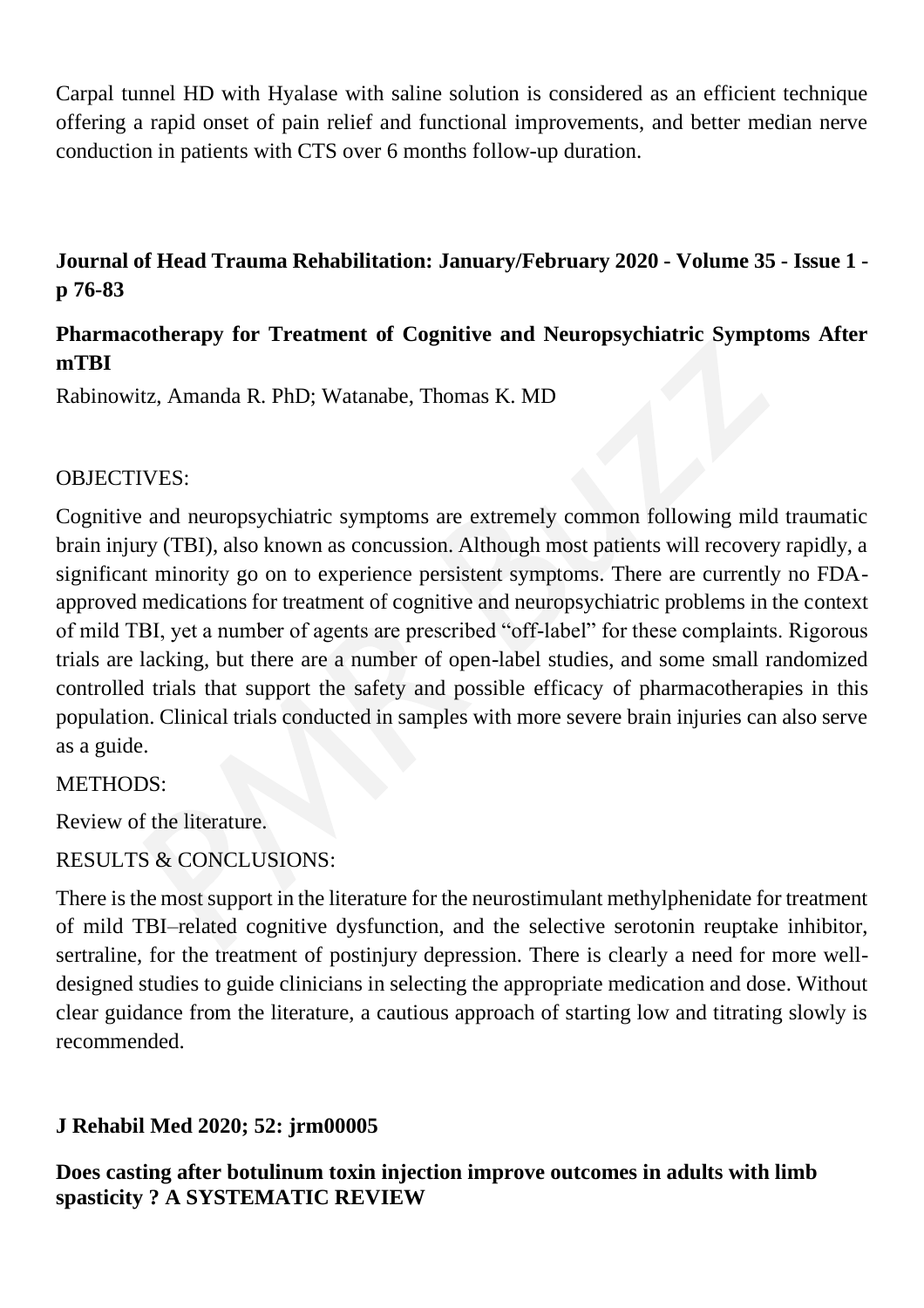Jordan Farag, MD Rajiv Reebya, MD, Carl Ganzert, MSc and Patricia Mills, MD, MHSc

## OBJECTIVE:

To determine current evidence for casting as an adjunct therapy following botulinum toxin injection for adult limb spasticity.

## DESIGN:

The databases MEDLINE, EMBASE, CINAHL and Cochrane Central Register of Controlled Trials were searched for English language studies from 1990 to August 2018. Full-text studies using a casting protocol following botulinum toxin injection for adult participants for limb spasticity were included. Studies were graded according to Sackett's levels of evidence, and outcome measures were categorized using domains of the International Classification of Disability, Functioning and Health. The review was prepared and reported according to PRISMA guide- lines.

#### RESULTS:

Five studies, involving a total of 98 participants, met the inclusion criteria (2 randomized controlled trials, 1 pre-post study, 1 case series and 1 case report). Casting protocols varied widely bet- ween studies; all were on casting of the lower limbs. There is level 1b evidence that casting following botulinum toxin injection improves spasticity outcomes compared with stretching and taping, and that casting after either botulinum toxin or saline injections is better than physical therapy alone.

#### CONCLUSION:

The evidence suggests that adjunct casting of the lower limbs may improve outcomes following botulinum toxin injection. Casting protocols vary widely in the literature and priority needs to be given to future studies that determine which protocol yields the best results.

## **J Rehabil Med 2020; 52: jrm00016**

#### **Abobotulimtoxina and rehabilitation vs rehabilitation alone in post-stroke spasticity: a cost utility analysis**

Carlo Lazzaro, BSc, Alessio Baricich, MD, PhD, Alessandro Picelli, MD, PhD, Patrizia Maria Caglioni, MD, Marco Ratti, BEc, MSc and Andrea Santamato, MD

OBJECTIVE: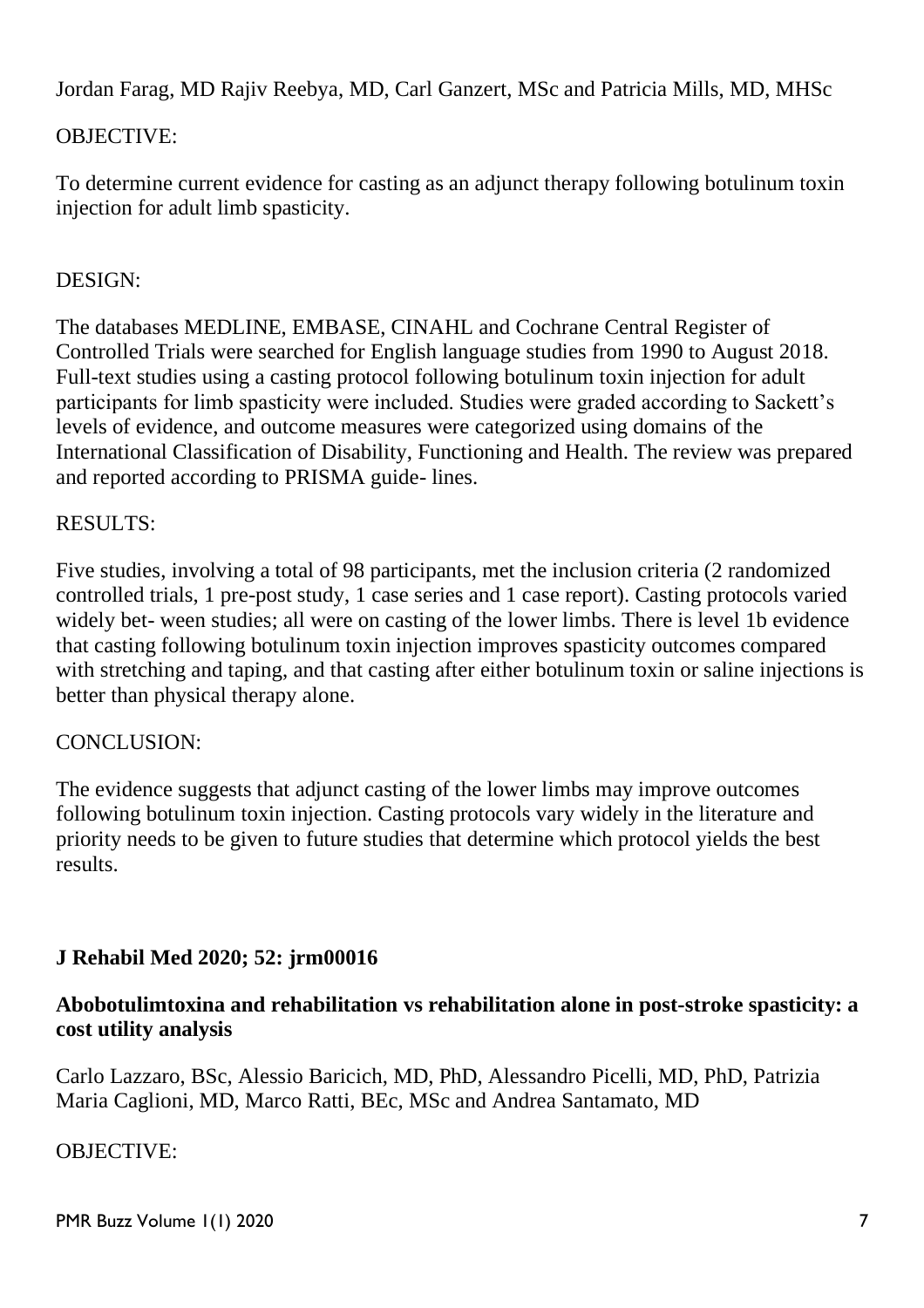To investigate costs and quality-adjusted life years of rehabilitation combined with abobotulinumtoxinA (aboBoNT-A) (rehab/aboBoNT-A) vs rehabilitation alone (rehab) in post-stroke spasticity in Italy.

## DESIGN:

Based on both Italian National Health Ser- vice and societal perspectives, a 2-year cost-utility analysis model was performed. Subject/patients: The cost-utility analysis model considered hypothetical patients.

## METHODS:

The cost-utility analysis model was populated with data concerning demographics, disease severity, healthcare and non-healthcare resource consumption. Data were collected via a questionnaire administered to 3 highly experienced Italian physiatrists (864 out of 930 poststroke spasticity patients on rehab/aboBoNT-A in total). Costs are ex- pressed in Euro  $(\epsilon)$ based on the year 2018. Results: The cost to society (rounded to the nearest whole  $\epsilon$ ) was €22,959 (rehab/aboBoNT-A) vs €11,866 (rehab). Italian National Health Service- funded cost was  $\epsilon$ 7,593 (rehab/aboBoNT-A) vs  $\epsilon$ 1,793 (rehab). Over a period of 2 years rehab/aboBoNT-A outperforms rehab in terms of quality- adjusted life years gained (1.620 vs 1.150). The incremental cost-utility ratio was  $E12,341$  (Italian National Health Service viewpoint) and  $E23,601$  (societal viewpoint). Sensitivity analyses confirmed the robustness of the baseline results.

## CONCLUSION:

Despite some limitations, the higher number of quality-adjusted life years gained vs rehab and the high probability of reaching a cost-utility ratio lower than the Italian informal acceptability range ( $\epsilon$ 25,000–40,000) make rehab/aboBoNT-A a cost effective healthcare programme for treating patients with post-stroke spasticity in Italy.

## **J Rehabil Med 2020; 52: jrm00038**

## **Does inspiration efficiency influence the stability limits of the trunk in patients with chronic low back pain?**

Regina Finta, PhD , Krisztina Boda, PhD, Edit Nagy, PhD and Tamás Bender, PhD, DSc

#### OBJECTIVE:

To determine the effects of diaphragm- strengthening training on the stability limits of the trunk and inspiratory function in patients with low back pain.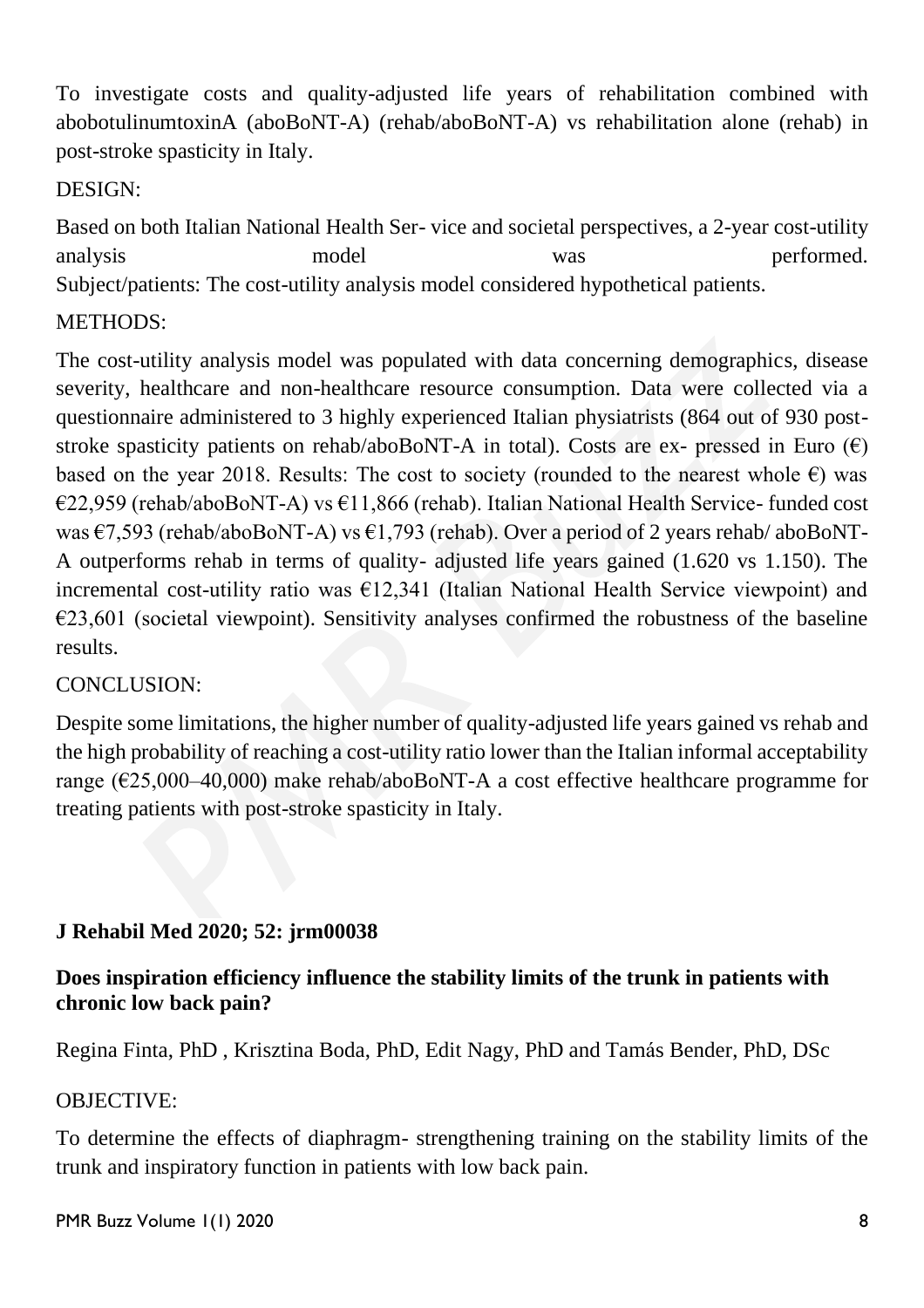#### DESIGN:

A randomized comparative trial including a diaphragm training group that took part in conventional training together with diaphragm strengthening, and a control group that took part in conventional training only. Both groups participated in an 8-week training, 2 times/week. All subjects under- went the same measurement protocol before and after the intervention.

## PATIENTS:

The study included 52 subjects with chronic low back pain.

## METHODS:

The inspiratory functions (chest excursion, maximal inspiratory pressure, peak inspiratory flow, and volume of inspired air) and stability limits of the trunk with the subject in the sitting position (modified functional and lateral reach test) were assessed. Results: Maximal inspiratory pressure and stability limit tests showed a statistically significant improvement only in the diaphragm training group. Statistically significant improvements in chest excursion and peak expiratory flow tests were found in both groups; however, the improvement was more greater in the diaphragm training group.

CONCLUSION: Conventional exercises together with diaphragm training result in a greater improvement than conventional exercises alone in patients with chronic low back pain.

## **Medicine and Science in Sports and Exercise, 01 Jan 2020, 52(1):56-66**

## **Low-Frequency HIIT Improves Body Composition and Aerobic Capacity in Overweight Men.**

Chin EC, Yu AP, Lai CW, Fong DY, Chan DK, Wong SH, Sun F, Ngai HH, Yung PSH, Siu PM

## BACKGROUND:

The relationship between the frequency of high-intensity interval training (HIIT) and the resultant adaptations is largely unclear. PURPOSE:This study compared the effects of different frequencies of HIIT with those of moderate-intensity continuous training (MICT) on body composition in overweight or obese adults. METHODS:

Fifty-six overweight or obese (body mass index  $= 26.4 \pm 2.9$ ) men between 18 and 30 yr old (age  $= 22.8 \pm 3.1$  yr) were randomly assigned to the following groups: no-intervention control (CON;  $n = 14$ ), MICT performed thrice weekly (MICT×3/wk;  $n = 9$ ), HIIT performed thrice weekly (HIIT×3/wk;  $n = 14$ ), HIIT performed twice weekly (HIIT×2/wk;  $n = 10$ ), and HIIT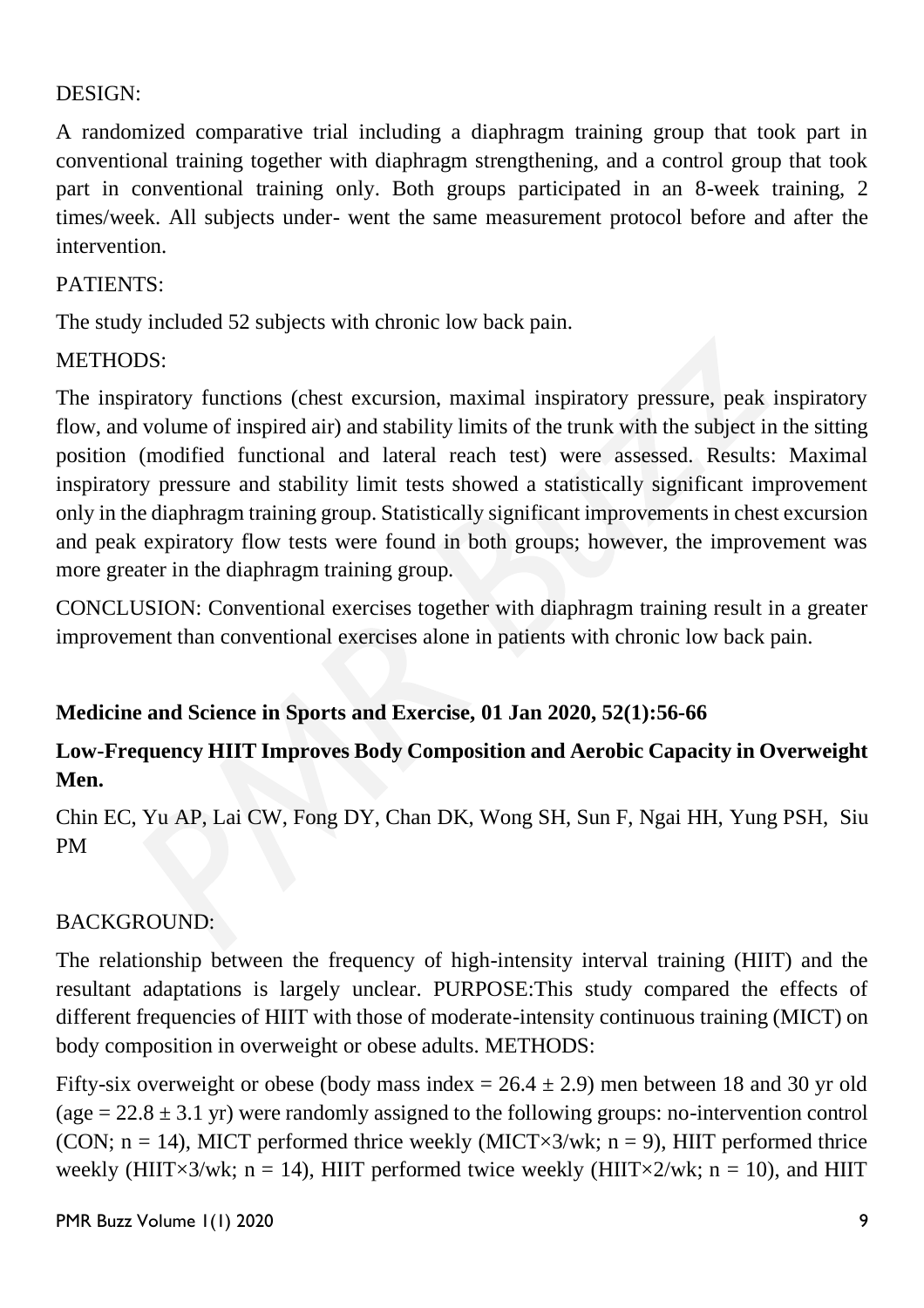performed once weekly (HIIT×1/wk; n = 9). Each HIIT session consisted of  $12 \times 1$ -min bouts at 90% heart rate reserve, interspersed with  $11 \times 1$ -min bouts at 70% heart rate reserve. Aerobic capacity, body composition, resting heart rate, vascular function, insulin resistance, and biomarkers of metabolic syndrome risk factor were examined at baseline, after 4 wk, and after 8 wk of intervention.

## RESULTS:

Aerobic capacity and percent fat-free mass significantly increased in all exercise groups compared with those in the CON group (CON vs all exercise groups,  $P < 0.05$ ), whereas body fat mass and systolic blood pressure significantly decreased after 8 wk of intervention in all exercise groups compared with those in the CON group (CON vs all exercise groups,  $P <$ 0.05). Body fat mass significantly decreased after 4 wk in all HIIT groups compared with those in the CON group (CON vs all HIIT groups,  $P < 0.05$ ) but not in the MICT $\times$ 3/wk group. CONCLUSION:

These novel results demonstrated that performing HIIT once weekly, even with a lower weekly volume of exercise, improved cardiorespiratory fitness, body composition, and blood pressure in overweight/obese adults. Low-frequency HIIT might be a feasible and effective strategy for the prescription of an initial exercise program for inactive, overweight, or obese young men.

## **Med Sci Sports Exerc. 2020 Feb;52(2):323-334**

## **The Effect of Exercise Timing on Glycemic Control: A Randomized Clinical Trial.**

Teo SYM, Kanaley JA, Guelfi KJ, Marston KJ, Fairchild TJ.

Despite the acknowledgment of exercise as a cornerstone in the management of type 2 diabetes (T2D), the importance of exercise timing has only recently been considered.

## PURPOSE:

This study sought to determine the effect of diurnal exercise timing on glycemic control in individuals enrolled in a 12-wk supervised multimodal exercise training program. A secondary aim was to determine the effect of diurnal exercise timing on the circadian rhythm of wrist skin temperature.

## METHODS:

Forty sedentary, overweight adults (mean  $\pm$  SD, age = 51  $\pm$  13 yr; body mass index = 30.9  $\pm$ 4.2 kg·m; women,  $n = 23$ ) with and without ( $n = 20$ ) T2D diagnosis were randomly allocated

PMR Buzz Volume 1(1) 2020 10 and the state of the state of the state of the state of the state of the state of the state of the state of the state of the state of the state of the state of the state of the state of the sta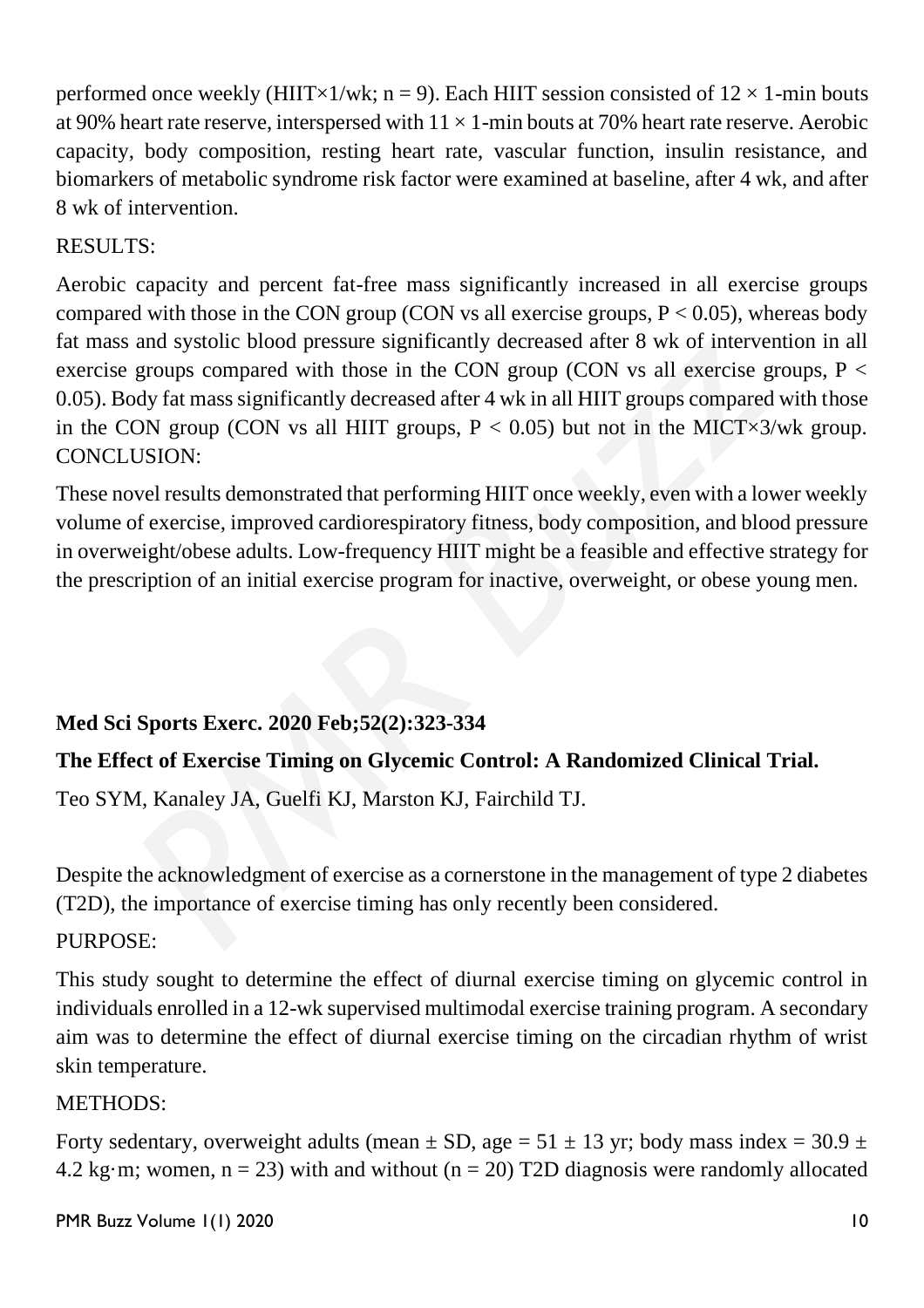to either a morning (amEX) or an evening (pmEX) exercise training group. The supervised 12-wk (3 d·wk) program, comprised 30 min of moderate-intensity walking and 4 resistancebased exercises (3 sets, 12-18 repetitions each). Glycemic outcomes (glycated hemoglobin, fasting glucose, postprandial glucose) and wrist skin temperature were assessed at baseline and postintervention.

## RESULTS:

Exercise training improved (main effect of time, all  $P < 0.01$ ) all glycemic outcomes; however, this was independent of allocation to either the amEX (Hedge's g, 0.23-0.90) or the pmEX (Hedge's g, 0.16-0.90) group. Accordingly, the adopted exercise training program did not alter the circadian rhythm of skin temperature. When only T2D individuals were compared, amEX demonstrated greater effects (all Hedge's g) on glycated hemoglobin (amEX, 0.57; pmEX, 0.32), fasting glucose (amEX, 0.91; pmEX, 0.53), and postprandial glucose (amEX, 1.12; pmEX, 0.71) but was not statistically different.

#### CONCLUSIONS:

Twelve weeks of multimodal exercise training improved glycemic control and postprandial glycemic responses in overweight non-T2D and T2D individuals. However, no distinct glycemic benefits or alterations in circadian rhythm were associated with morning versus evening exercise, when performed three times per week in this cohort.

## **Med Sci Sports Exerc. 2020 Mar;52(3):627-636**

## **Lifelong Physical Activity Determines Vascular Function in Late Postmenopausal Women.**

Gliemann L, Rytter N, Tamariz-Ellemann A, Egelund J, Brandt N, Carter HH, Hellsten Y.

## INTRODUCTION:

The study evaluated the role of lifelong physical activity for leg vascular function in postmenopausal women  $(61 \pm 1 \text{ yr})$ .

#### METHOD:

The study design was cross-sectional with three different groups based on selfreported physical activity level with regard to intensity and volume over the past decade: inactive ( $n = 14$ ), moderately active ( $n = 12$ ), and very active ( $n = 15$ ). Endothelial-dependent and smooth muscle-dependent leg vascular function were assessed by ultrasound Doppler measurements of the femoral artery during infusion of acetylcholine (Ach), the nitric oxide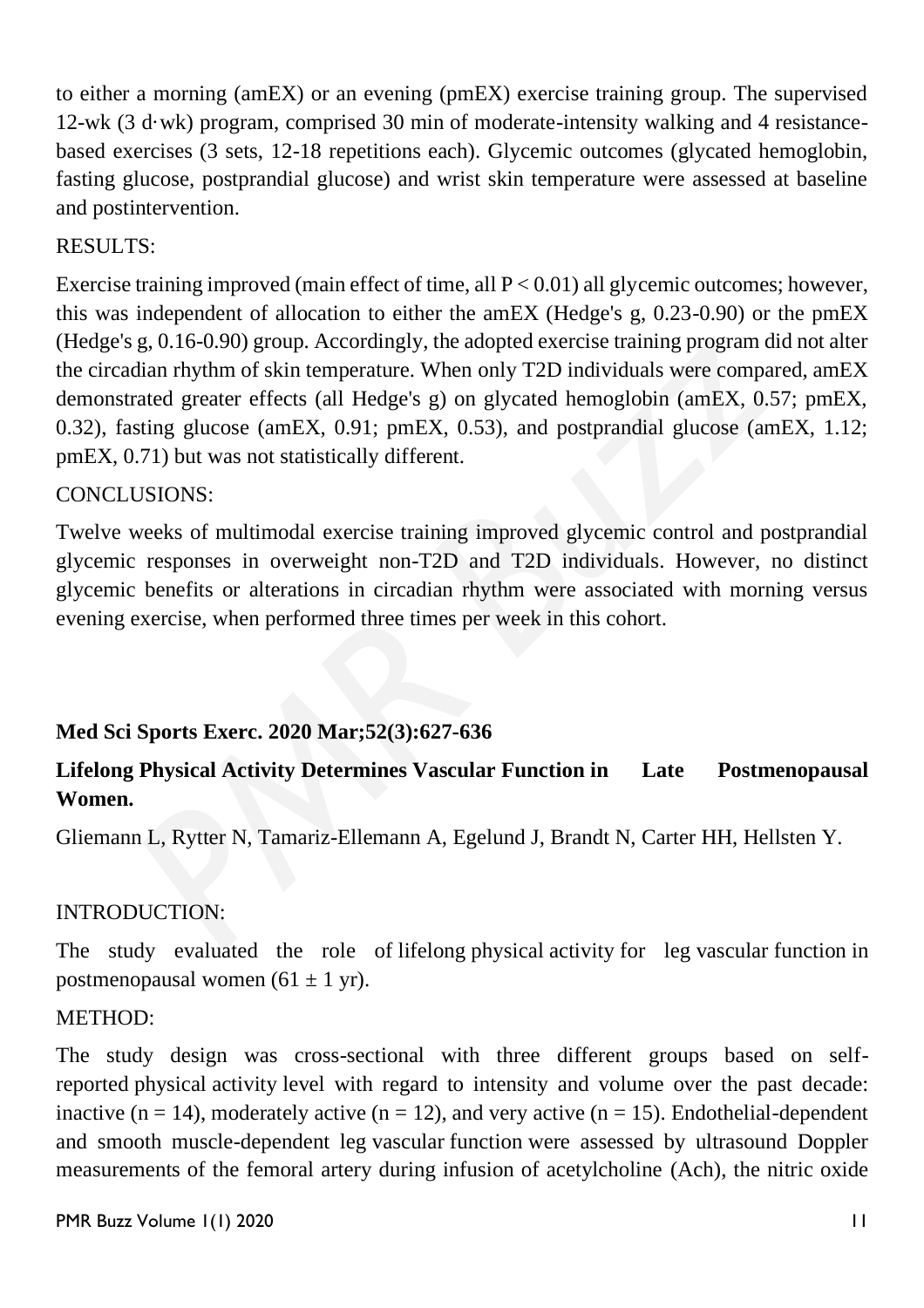(NO) donor sodium nitroprusside and the prostacyclin analog epoprostenol. Thigh muscle biopsies, arterial and venous plasma samples were obtained for assessment of vasodilator systems.

#### RESULTS:

The very active group was found to have 76% greater responsiveness to Ach compared with the sedentary group accompanied by 200% higher prostacyclin synthesis during Ach infusion. Smooth muscle cell responsiveness to sodium nitroprusside and epoprostenol was not different between groups. The protein amount of endothelial NO synthase and endogenous antioxidant enzymes in muscle tissue was higher in the very active than the inactive group. The moderately active group had a similar endothelial and smooth muscle cell responsiveness as the inactive group. A secondary comparison with a smaller group ( $n = 5$ ) of habitually active young (24  $\pm$ 2 yr) women indicated that smooth muscle cell responsiveness and endothelial responsiveness are affected by age per se.

## CONCLUSIONS:

This study shows that leg vascular function and the potential to form prostacyclin and NO in late postmenopausal women, is influenced by the extent of lifelong physical activity.

## **Prosthet Orthot Int. 2020 Feb;44(1):18-26**.

## **Clinical utility of pressure feedback to socket design and fabrication.**

Armitage L, Buller A, Rajan G, Prusty G, Simmons A, Kark L.

## BACKGROUND:

The clinical utility of measuring pressure at the prosthetic socket-residual limb interface is currently unknown.

#### OBJECTIVES:

This study aimed to identify whether measuring interface pressure during prosthetic design and fabrication results in closer agreement in pressure measurements between sockets made by different clinicians, and a reduction in pressure over areas of concern. It also investigated whether clinicians value knowing the interface pressure during the fabrication process.

#### STUDY DESIGN:

Mixed methods.

PMR Buzz Volume 1(1) 2020 12 METHODS: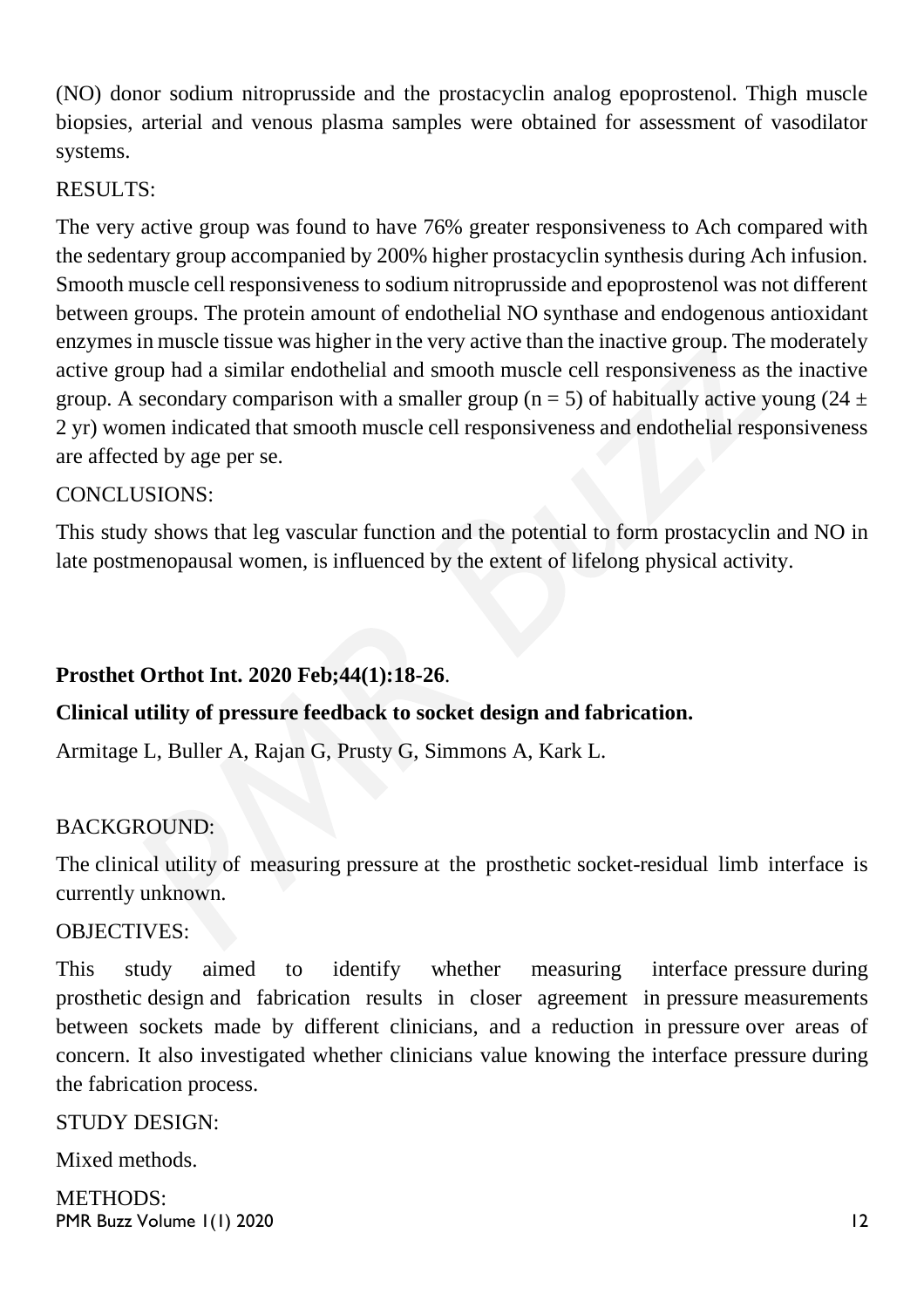Three prosthetists designed a complete prosthetic system for a transtibial residual limb surrogate. Standardised mechanical testing was performed on each prosthetic system to gain pressure measurements at four key anatomical locations. These measurements were provided to the clinicians, who subsequently modified their sockets as each saw fit. The pressure at each location was re-measured. Each prosthetist completed a survey that evaluated the usefulness of knowing interface pressures during the fabrication process.

#### RESULTS:

Feedback and subsequent socket modifications saw a reduction in the pressure measurements at three of the four anatomical locations. Furthermore, the pressure measurements between prosthetists converged. All three prosthetists found value in the pressure measurement system and felt they would use it clinically.

#### CONCLUSIONS:

Results suggest that sensors measuring pressure at the socket-limb interface has clinical utility in the context of informing prosthetic socket design and fabrication. If the technology is used at the check socket stage, iterative designs with repeated measurements can result in increased consistency between clinicians for the same residual limb, and reductions in the magnitudes of pressures over specific anatomical landmarks.

#### CLINICAL RELEVANCE:

This study provides new information on the value of pressure feedback to the prosthetic socket design process. It shows that with feedback, socket modifications can result in reduced limb pressures, and more consistent pressure distributions between prosthetists. It also justifies the use of pressure feedback in informing clinical decisions.

#### Brain Inj. 2020;34(2):187-194.

## **Factors associated with the remission of insomnia after traumatic brain injury: traumatic brain injury model systems study.**

Lequerica AH, Weber E, Dijkers MP, Dams-O'Connor K, Kolakowsky-Hayner SA, Bell KR, Bushnik T, Goldin Y, Hammond FM.

#### OBJECTIVE:

To examine the factors associated with the remission of insomnia by examining a sample of individuals who had insomnia within the first two years after traumatic brain injury (TBI) and assessing their status at a secondary time point.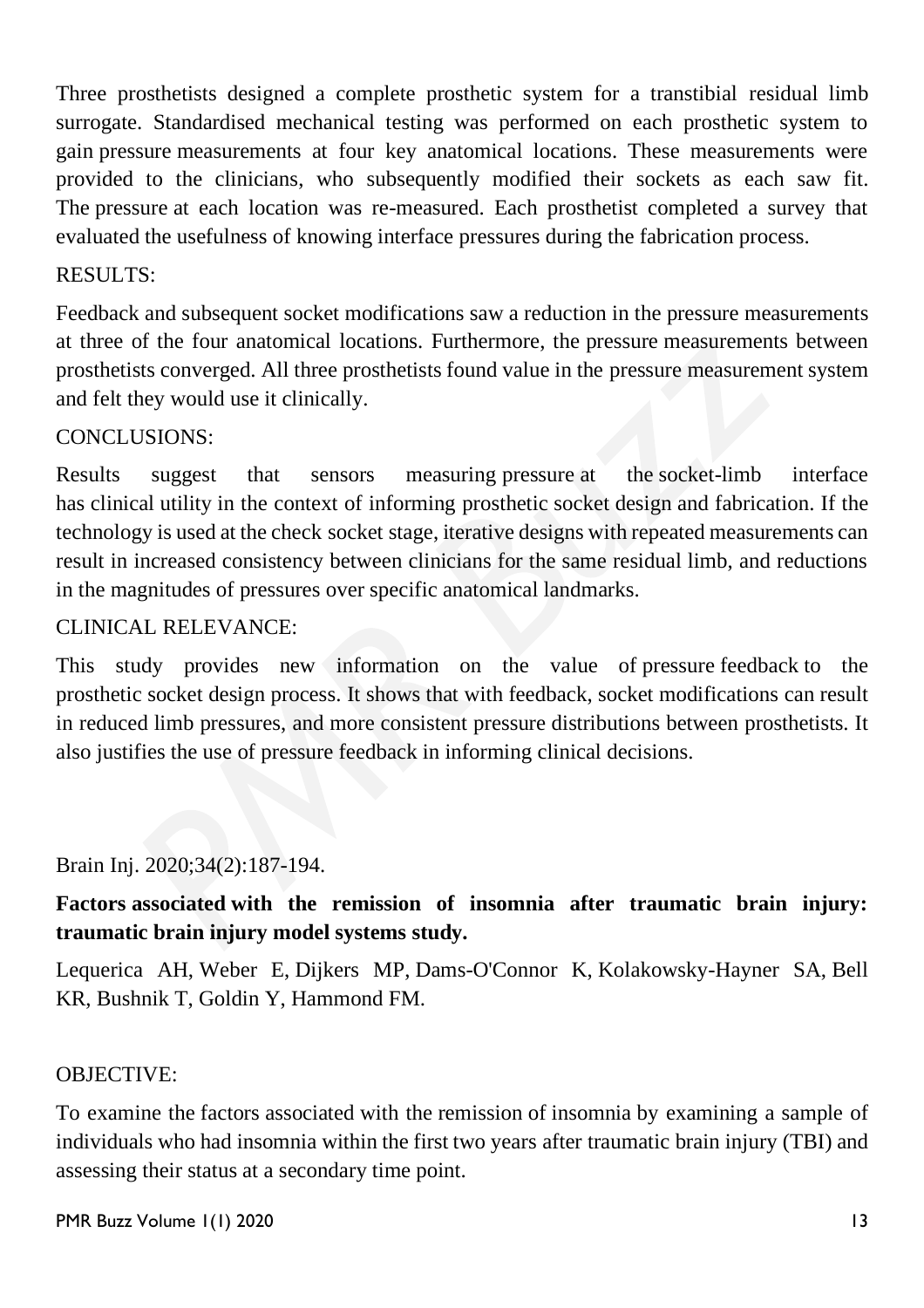#### DESIGN & METHODS:

Secondary data analysis from a multicenter longitudinal cohort study. A sample of 40 individuals meeting inclusion criteria completed a number of self-report scales measuring sleep/wake characteristics (Pittsburgh Sleep Quality Index, Epworth Sleepiness Scale, Insomnia Severity Index, Sleep Hygiene Index), fatigue and depression (Multidimensional Assessment of Fatigue, Patient Health Questionnaire-9), and community participation (Participation Assessment with Recombined Tools-Objective). One cohort was followed at 1 and 2 years post-injury ( $n = 19$ ) while a second cohort was followed at 2 and 5 years post-injury ( $n = 21$ ).

#### RESULTS:

Remission of insomnia was noted in 60% of the sample. Those with persistent insomnia had significantly higher levels of fatigue and depression at their final follow-up and poorer sleep hygiene across both follow-up time-points. A trend toward reduced community participation among those with persistent insomnia was also found.

#### CONCLUSION:

Individuals with persistent post-TBI insomnia had poorer psychosocial outcomes. The chronicity of post-TBI insomnia may be associated with sleep-related behaviors that serve as perpetuating factors.

#### **Brain Inj. 2020 Feb 23;34(3):407-414.**

## **S100B outperforms clinical decision rules for the identification of the intracranial injury on head CT scan after mild traumatic brain injury.**

Jones CMC, Harmon C, McCann M, Gunyan H, Bazarian JJ.

#### OBJECTIVE:

To compare the classification accuracy of S100B to two clinical decision rules- Canadian CT Head Rule (CCHR) and New Orleans Criteria (NOC)-for predicting traumatic intracranial injuries (ICI) after mild traumatic brain injury (mild TBI).

#### METHODS:

A secondary analysis of a prospective observational study of mild TBI patients was performed. The diagnostic performance of S100B for predicting ICI on head CT was compared to both the CHRR and NOC. Area under receiver operator characteristic (AUC) curves were used and multivariable analysis was used to create a new decision rule based on a combination of S100B and decision rule-related variables.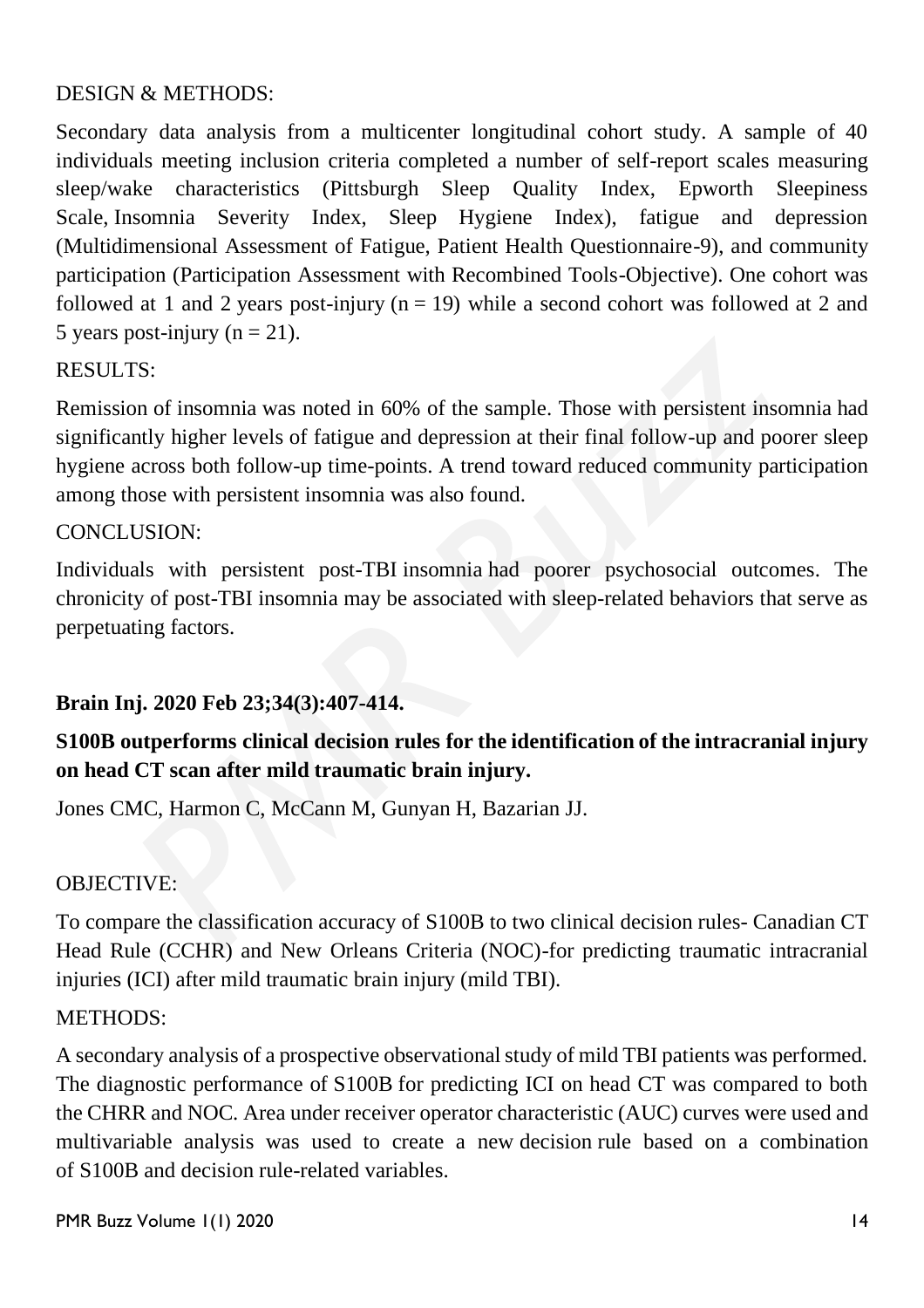## RESULTS:

S100B had the highest negative predictive value (97.3%), positive predictive value (7.21%), specificity (33.6%) and positive likelihood ratio (1.3), and the lowest negative likelihood ratio (0.5). The proportion of mild TBI subjects with potentially avoidable head CT scans was highest using S100B (37.7%). The addition of S100B to both clinical decision rules significantly increased AUC. A novel decision rule adding S100B to three decision rule-related variables significantly improved prediction ( $p <$ 0.05).

## CONCLUSION:

Serum S100B outperformed clinical decision rules for identifying mild TBI patients with ICI. Incorporating clinical variables with S100Bmaximized ICI prediction, but requires validation in an independent cohort.

Brain Inj. 2020 Mar 20;34(4):556-566.

## **Long-term mortality and causes of death among patients with mild traumatic brain injury: a 5-year multicenter study.**

Sercy E, Orlando A, Carrick M, Lieser M, Madayag R, Vasquez D, Tanner A 2nd, Rubin B, Bar-Or D.

#### OBJECTIVE:

Undergoing mild traumatic brain injury (mTBI) increases mortality risk, but it is unclear what drives this finding. This study explored associations with mortality in patients with mTBI.

#### METHODS:

This was a retrospective study of patients with mTBI and controls admitted to six level 1 trauma centers in 1/1/2009-12/31/2013. Mortality data were from the CDC National Death Index. Patients with mTBI were identified by ICD-9 code, Glasgow Coma Scale 13-15, Injury Severity Score (ISS) <16, and loss of consciousness ≤1 hour. Controls had hospital length of stay  $\leq$ 24 hours, ISS $<$ 16, and no head injury.

#### RESULTS:

This study included 964 patients with mTBI and 5,567 controls. mTBI was associated with a 47% increased 5-year mortality risk (HR = 1.47, 95% CL 1.08-2.01). Patients with mTBI were more likely to die of a neurodegenerative disease (17% vs 11%, *P* = .119). Cardiovascular  $(HR = 1.80, 95\% \, CL \, 1.17-2.77)$ , neurological  $(HR = 3.33, 95\% \, CL \, 2.07-5.38)$ , and respiratory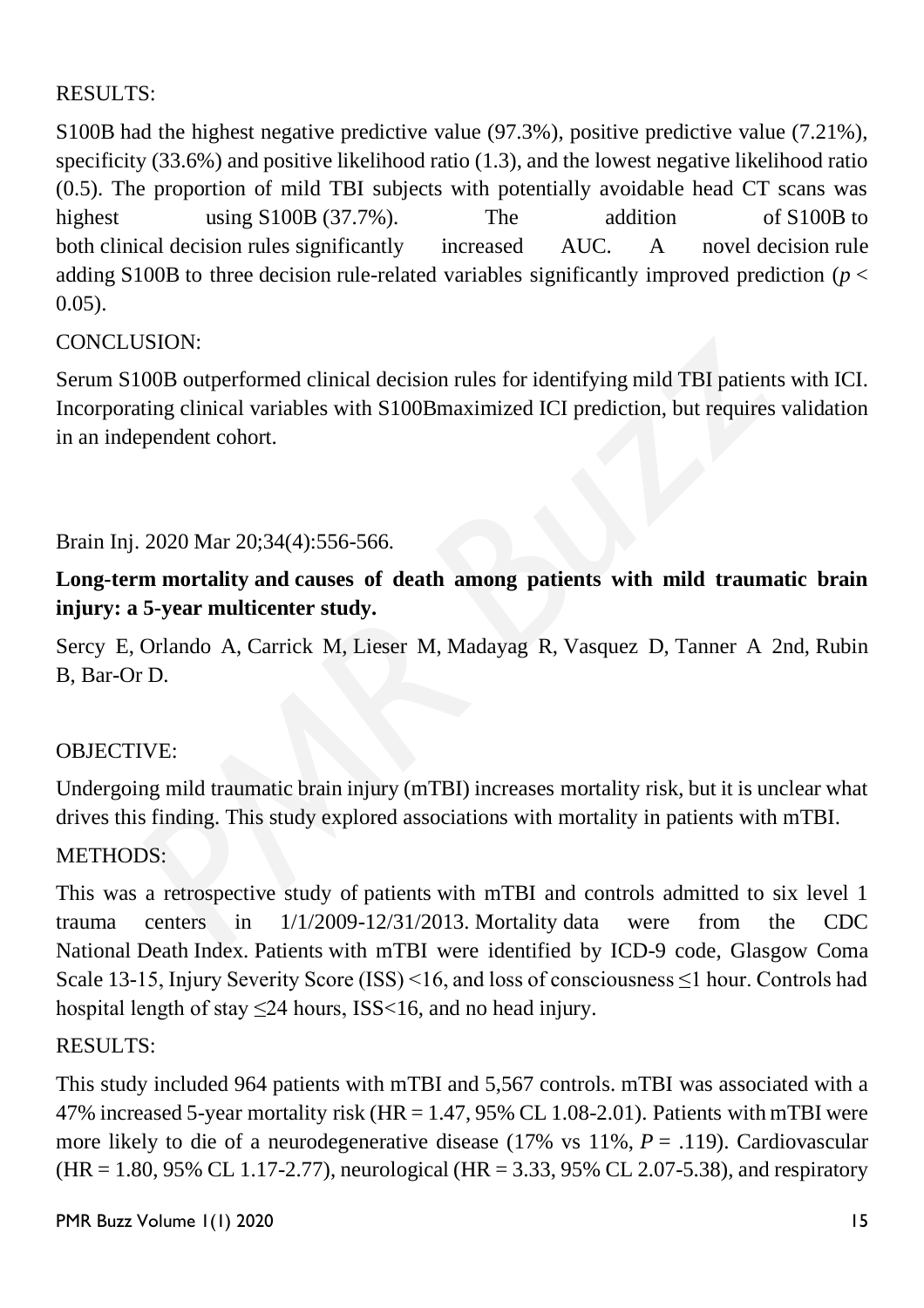$(HR = 1.70, 95\% \text{ CL } 1.01-2.86)$  comorbidities were associated with mortality in patients with mTBI.

## CONCLUSIONS:

Patients with mTBI are at increased mortality risk in the 5 years postinjury. Mortality in patients with mTBI was most influenced by preexisting conditions.

## **Brain Inj. 2020 Apr 15;34(5):595-601.**

## **Accuracy in prediction of long term functional outcomes in patients with traumatic axonal injury: a comparison of MRI scales.**

van Eijck MM, Herklots MW, Peluso J, Schoonman GG, Oldenbeuving AW, de Vries J, van der Naalt J, [Roks G.](https://www.ncbi.nlm.nih.gov/pubmed/?term=Roks%20G%5BAuthor%5D&cauthor=true&cauthor_uid=32216554)

#### PURPOSE:

Functional outcome prediction for patients with traumatic axonal injury (TAI) is not highly related to the MRI classifications. The aim of this study was to assess the accuracy in predicting functional outcome in patients with TAI with several MRI scoring methods and to define the most accurate method.

#### METHODS:

Patients with TAI (2008-2014) confirmed on MRI <6 months after injury were included in this retrospective study. Long-term functional outcome was prospectively assessed using the Glasgow Outcome Score Extended. The Gentry classification is most used in clinical practice. This method was compared to methods that score lesion load, lesion locations, and to modified Gentry classifications. The area under the curve (AUC) was calculated for the scoring methods.

#### RESULTS:

A total of 124 patients with TAI were included, medium follow-up 52 months. The AUC for the Gentry classification was 0.64. All tested methods were poor predictors for functional outcome, except for the 6-location score (area under the curve: 0.71). No method was significantly better than the Gentry classification.

#### CONCLUSION:

The Gentry classification for TAI correlates with functional outcome, but is a poor predictor for the long-term functional outcome. None of the other tested methods was significantly **better**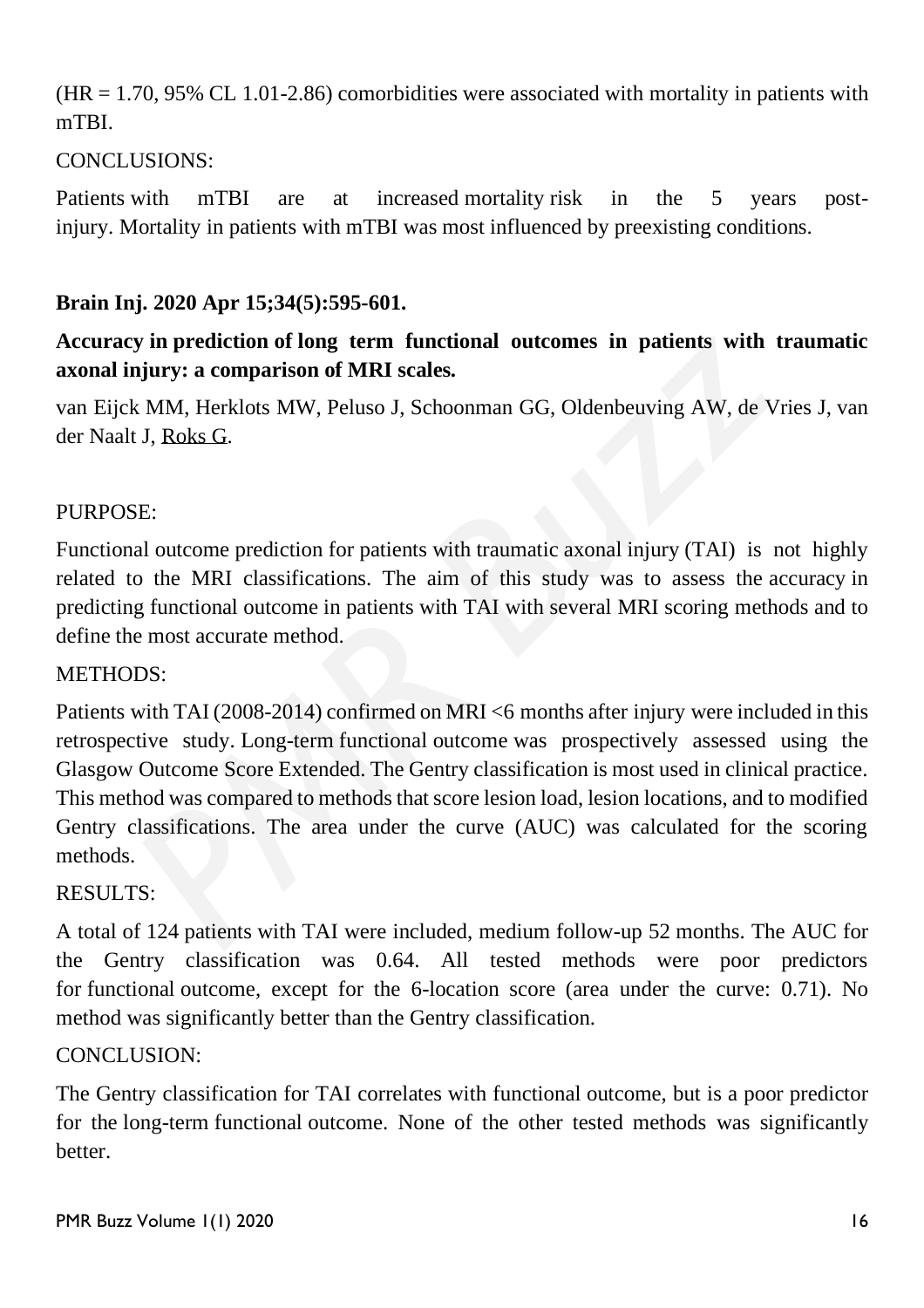## **Journal of Neurorehabilitation and neural repair, Vol 34, 2020 Issue 1**

## **Exploratory Randomized Double-Blind Placebo-Controlled Trial of Botulinum Therapy on Grasp Release After Stroke (PrOMBiS)**

Amanda Claire Wallace, PhD, Penelope Talelli, PhD, Lucinda Crook, Duncan Austin, MSc, Rachel Farrell, PhD, Damon Hoad, MBBS, Aidan G. O'Keeffe, PhD, Jonathan F. Marsden, PhD, Richard Fitzpatrick, PhD, Richard Greenwood, MD, John C. Rothwell, PhD, David J. Werring, PhD

## BACKGROUND:

OnabotulinumtoxinA injections improve upper-limb spasticity after stroke, but their effect on arm function remains uncertain.

#### OBJECTIVE:

To determine whether a single treatment with onabotulinumtoxinA injections combined with upper-limb physiotherapy improves grasp release compared with physiotherapy alone after stroke.

#### METHODS:

A total of 28 patients, at least 1-month poststroke, were randomized to receive either onabotulinumtoxinA or placebo injections to the affected upper limb followed by standardized upper-limb physiotherapy (10 sessions over 4 weeks). The primary outcome was time to release grasp during a functionally relevant standardized task. Secondary outcomes included measures of wrist and finger spasticity and strength using a customized servomotor, clinical assessments of stiffness (modified Ashworth Scale), arm function (Action Research Arm Test [ARAT], Nine Hole Peg Test), arm use (Arm Measure of Activity), Goal Attainment Scale, and quality of life (EQ5D).

#### RESULTS:

There was no significant difference between treatment groups in grasp release time 5 weeks post injection (placebo median = 3.0 s, treatment median = 2.0 s;  $t(24) = 1.20$ ;  $P = .24$ ; treatment effect =  $-0.44$ , 95% CI =  $-1.19$  to 0.31). None of the secondary measures passed significance after correcting for multiple comparisons. Both groups achieved their treatment goals (placebo =  $65\%$ ; treatment =  $71\%$ ), and made improvements on the ARAT (placebo +3, treatment +5) and in active wrist extension (placebo +9 $^{\circ}$ , treatment +11 $^{\circ}$ ).

#### CONCLUSIONS:

In this group of stroke patients with mild to moderate spastic hemiparesis, a single treatment with onabotulinumtoxinA did not augment the improvements seen in grasp release time after a standardized upper-limb physiotherapy program.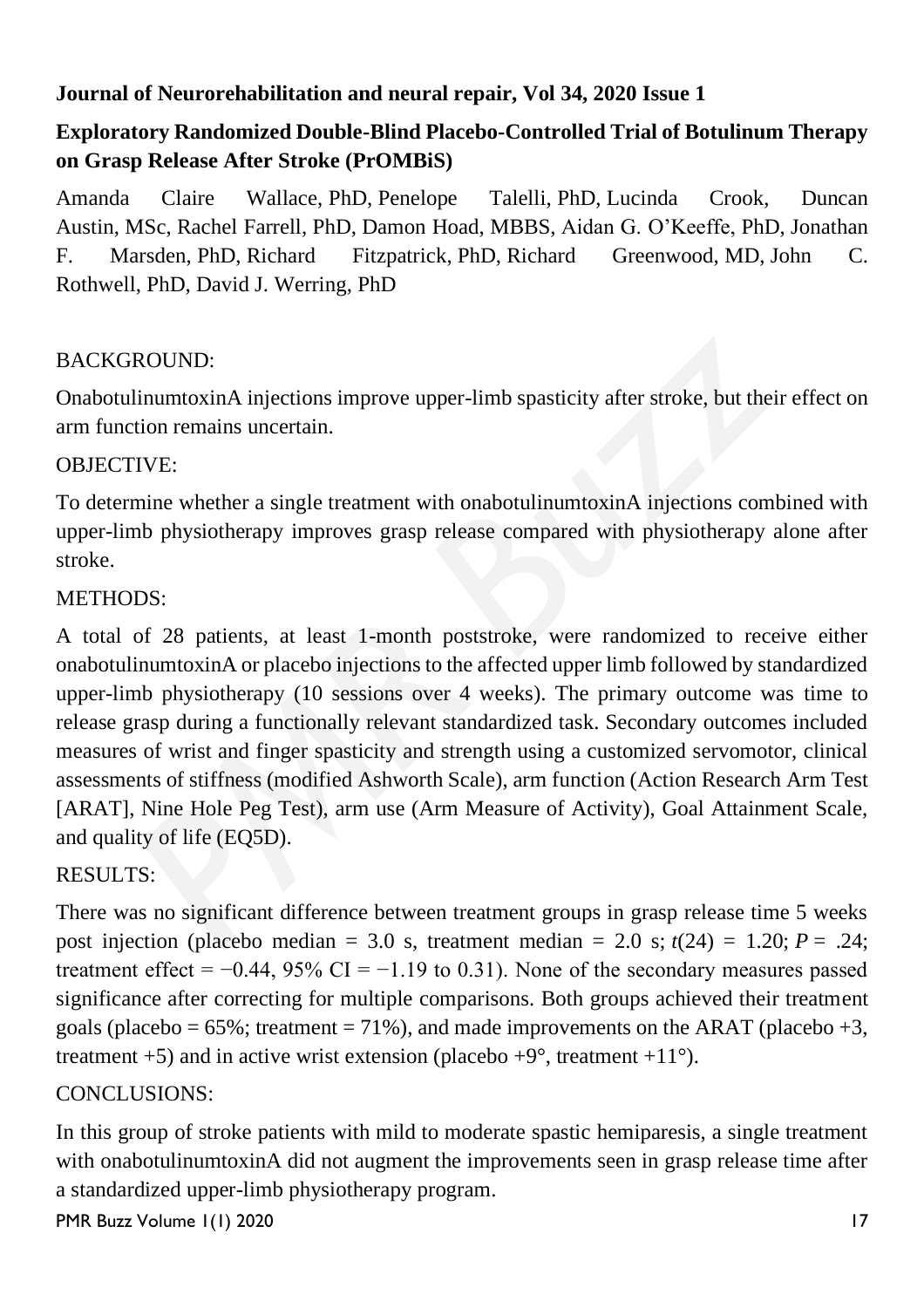## **Journal of Neurorehabilitation and neural repair, Vol 34, 2020 Issue 2**

## **Anatomical and Functional Characterization in Children with Unilateral Cerebral Palsy: An Atlas-Based Analysis**

Claudio L. Ferre, PhD, Jason B. Carmel, MD, PhD, Véronique H. Flamand, PhD

## Background.

Variability in hand function among children with unilateral cerebral palsy (UCP) might reflect the type of brain injury and resulting anatomical sequelae.

#### OBJECTIVE:

We used atlas-based analysis of structural images to determine whether children with periventricular (PV) versus middle cerebral artery (MCA) injuries might exhibit unique anatomical characteristics that account for differences in hand function.

#### METHODS:

Forty children with UCP underwent structural brain imaging using 3-T magnetic resonance imaging. Brain lesions were classified as PV or MCA. A group of 40 typically developing (TD) children served as comparison controls. Whole brains were parcellated into 198 structures (regions of interest) to obtain volume estimates. Dexterity and bimanual hand function were assessed. Unbiased, differential expression analysis was performed to determine volumetric differences between PV and MCA groups. Principal component analysis (PCA) was performed and the top 3 components were extracted to perform regression on hand function.

#### RESULTS:

Children with PV had significantly better hand function than children with MCA. Multidimensional scaling analysis of volumetric data revealed separate clustering of children with MCA, PV, and TD children. PCA extracted anatomical components that comprised the 2 types of brain injury. In the MCA group, reductions of volume were concentrated in sensorimotor structures of the injured hemisphere. Models using PCA predicted hand function with greater accuracy than models based on qualitative brain injury type.

## CONCLUSIONS:

Our results highlight unique quantitative differences in children with UCP that also predict differences in hand function. The systematic discrimination between groups found in our study reveals future questions about the potential prognostic utility of this approach.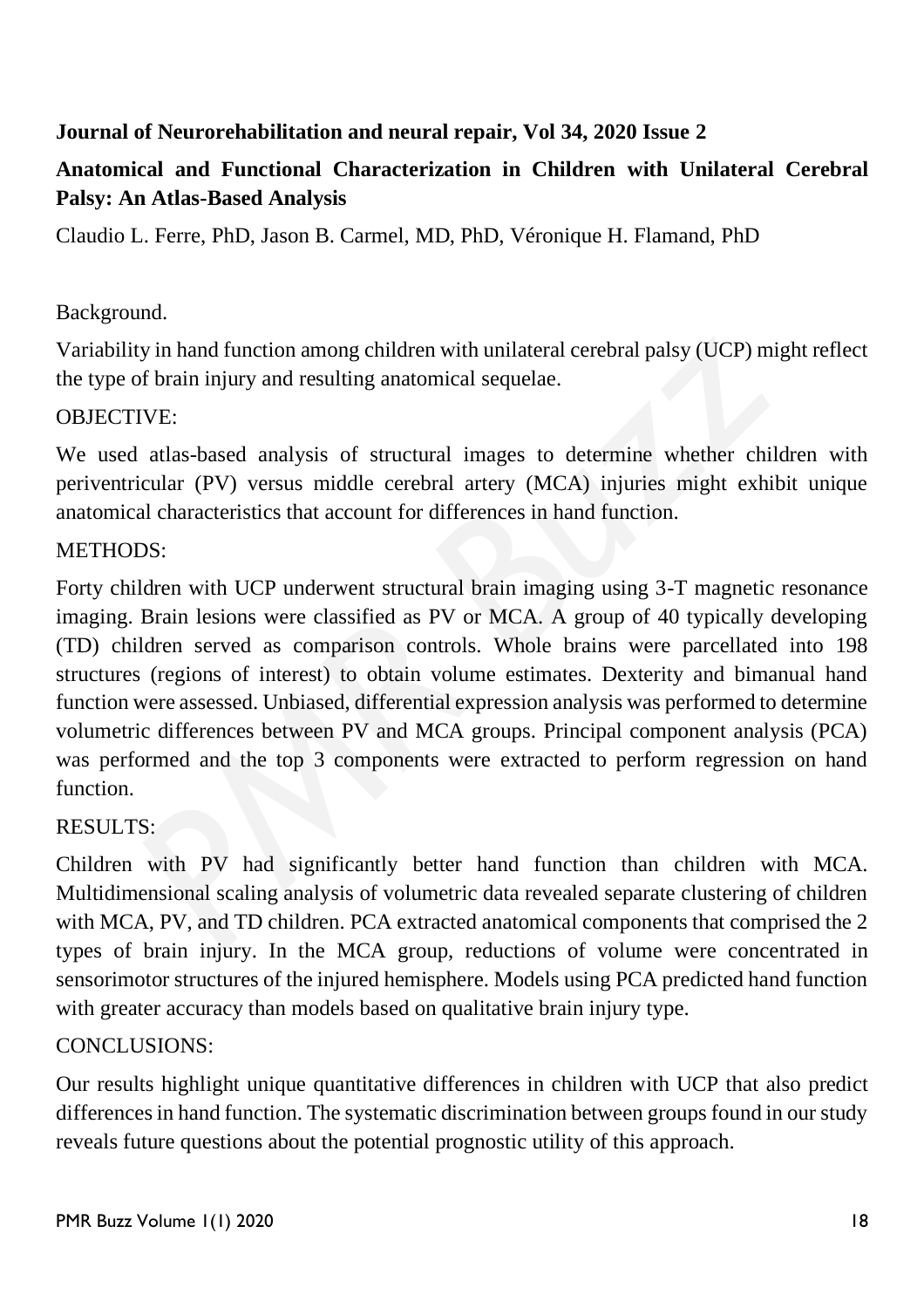## **Journal of Neurorehabilitation and neural repair, Vol 34, 2020 Issue 3**

## **Position Sense Deficits at the Lower Limbs in Early Multiple Sclerosis: Clinical and Neural Correlates**

Riccardo Iandolo, PhD, Giulia Bommarito, MD, Laura Falcitano, MD, Simona Schiavi, PhD, Niccolò Piaggio, MD, Giovanni Luigi Mancardi, MD, Maura Casadio, PhD, Matilde Inglese, PhD

#### OBJECTIVES:

Position sense, defined as the ability to identify joint and limb position in space, is crucial for balance and gait but has received limited attention in patients with multiple sclerosis (MS). We investigated lower limb position sense deficits, their neural correlates, and their effects on standing balance in patients with early MS.

#### METHODS:

A total of 24 patients with early relapsing-remitting MS and 24 healthy controls performed ipsilateral and contralateral matching tasks with the right foot during functional magnetic resonance imaging. Corpus callosum (CC) integrity was estimated with diffusion tensor imaging. Patients also underwent an assessment of balance during quiet standing. We investigated differences between the 2 groups and the relations among proprioceptive errors, balance performance, and functional/structural correlates.

#### RESULTS:

During the contralateral matching task, patients demonstrated a higher matching error than controls, which correlated with the microstructural damage of the CC and with balance ability. In contrast, during the ipsilateral task, the 2 groups showed a similar matching performance, but patients displayed a functional reorganization involving the parietal areas. Neural activity in the frontoparietal regions correlated with the performance during both proprioceptive matching tasks and quiet standing.

#### CONCLUSIONS:

Patients with early MS had subtle, clinically undetectable, position sense deficits at the lower limbs that, nevertheless, affected standing balance. Functional changes allowed correct proprioception processing during the ipsilateral matching task but not during the more demanding bilateral task, possibly because of damage to the CC. These findings provide new insights into the mechanisms underlying disability in MS and could influence the design of neurorehabilitation protocols.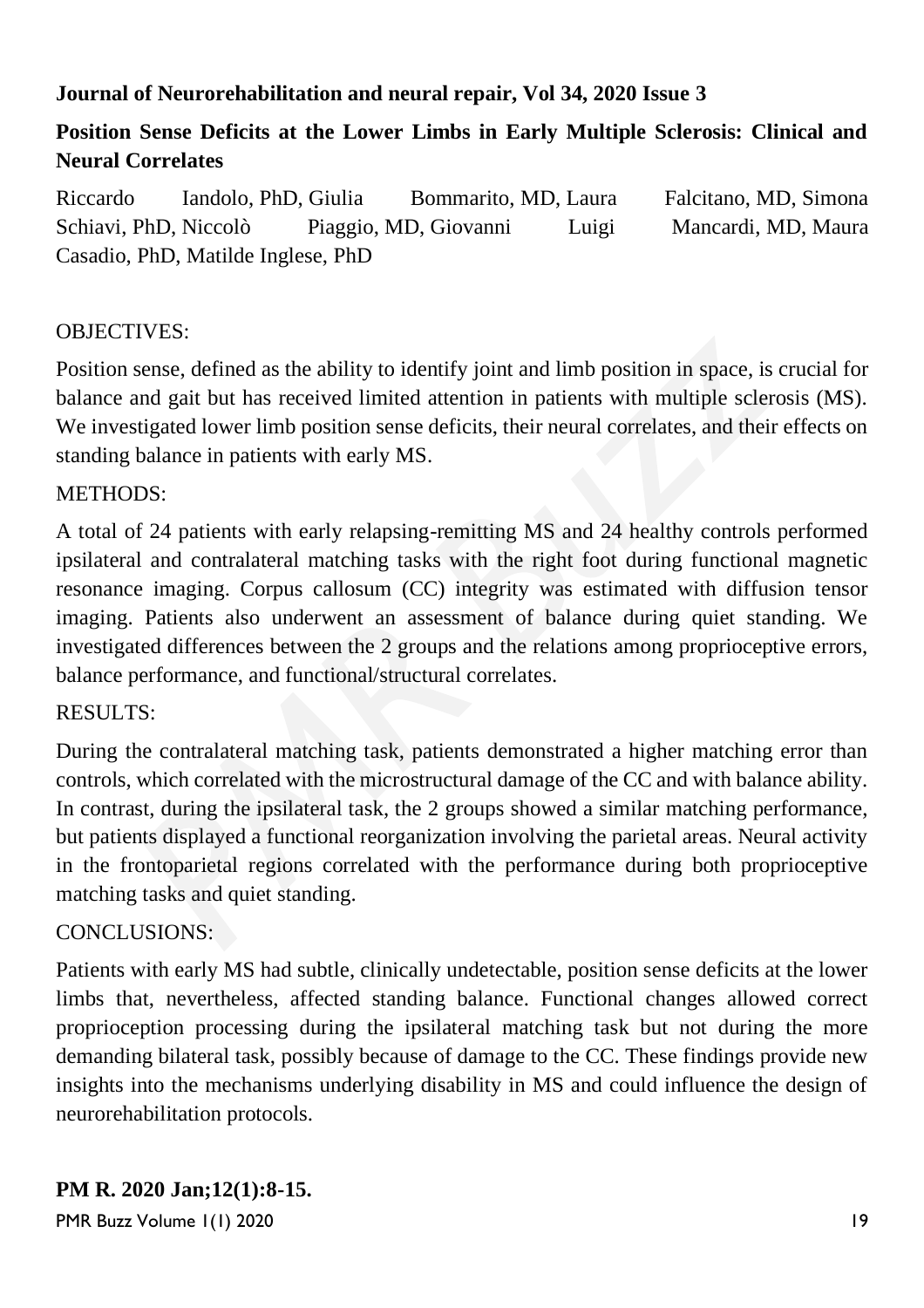## **Effectiveness of Phonophoresis Treatment in Carpal Tunnel Syndrome: A Randomized Double-blind, Controlled Trial.**

Boonhong J, Thienkul W.

## OBJECTIVE:

To determine the effects of phonophoresis of piroxicam (PH-P) and phonophoresis of dexamethasone sodium phosphate (PH-Dex) on mild to moderate carpal tunnel syndrome (CTS), and to compare each of them with the control group of nondrug ultrasound (US) therapy.

DESIGN:

A randomized, double-blind controlled trial.

SETTING:

Department of rehabilitation medicine, university hospital.

## PARTICIPANTS:

Patients with clinical signs and symptoms of CTS underwent an electrophysiological study to confirm the diagnosis of CTS and severity grading. Thirty-three patients, 50 hands (52% of the patients had bilateral CTS,  $n = 17$ ) with mild to moderate CTS were randomly allocated into three study groups: PH-P, PH-Dex, or US.

#### INTERVENTION:

All three groups received 10 sessions of 1-MHz frequency, 1.0 w/cm2 intensity ultrasound wave with stroking technique, continuous mode, at the palm side of the hand over the carpal tunnel area-10 minutes per session, two to three times per week for 4 weeks, for a total of 10 sessions. During each session, the patients received 15 cm<sup>3</sup> of study gel according to the study groups. The PH-P group received 0.5% piroxicam gel mixture (equivalence of 20 mg of piroxicam). The PH-Dex group received 0.4% dexamethasone sodium phosphate gel mixture (equivalence 60 mg of dexamethasone). The US group received nondrug gel.

#### MAIN OUTCOME MEASUREMENTS:

Boston Carpal Tunnel Questionnaire for symptom severity (BCTQ SYMPT), Boston Carpal TunnelQuestionnaire for functional status (BCTQ FUNCT) and electrophysiological parameters of the median nerve including distal sensory latency (DSL) and distal motor latency (DML) were evaluated before the first treatment and after the last treatment.

#### RESULTS: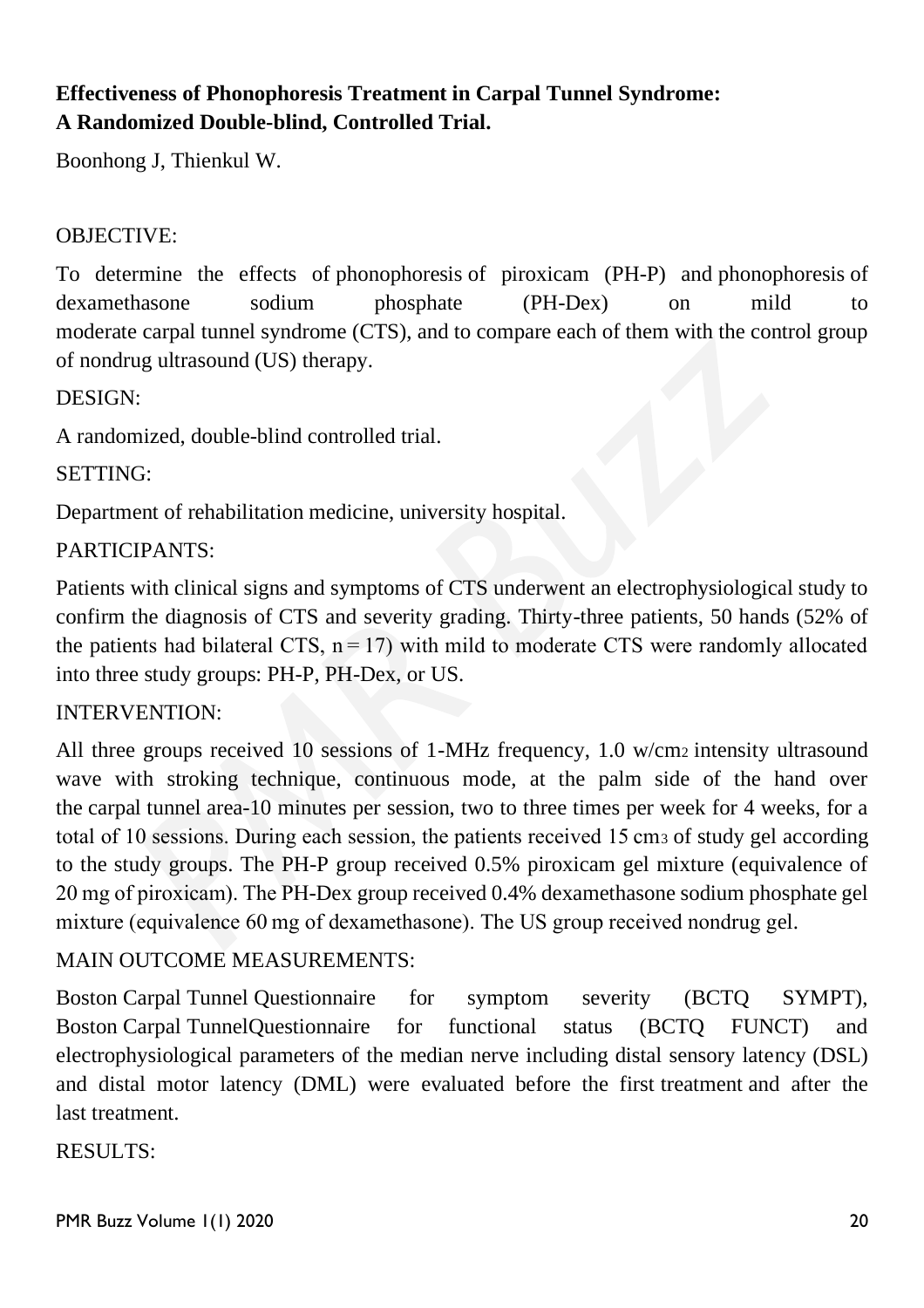After treatment, all treatment groups (PH-P, PH-Dex, and US) showed significant improvements of the BCTQ SYMPT ( $P < .001, -0.74 \pm 0.73$  [-1.12, -0.37], -0.91  $\pm 0.96$  [-1.41, -0.42], and  $-0.68 \pm 0.71$  [-1.05, -0.30], respectively) and the BCTQ FUNCT (P < 0.01, -0.68 $\pm$ 0.89 [-1.14, -0.22], -0.74 $\pm$ 0.84 [-1.17, -0.30], and -0.80 $\pm$ 0.80 [-1.22, -0.37], respectively). For the BCTQ SYMPT, only the PH-Dex showed an improvement score above MCID at 0.8 level  $[-0.91 \pm 0.96]$ . The improvement of BCTQ FUNCT score of all groups was above Minimal Clincally Important Difference (MCID) at 0.5 level  $(-0.68 \pm 0.89, -0.74 \pm 0.84)$ and  $-0.80 \pm 0.80$ , respectively). The DSL was decreased in all groups but the changes were not statistically significant (P = .70, -0.11  $\pm$  0.34 [-0.28, 0.06], -0.09 $\pm$  0.32 [-0.26, 0.07], and - $0.14 \pm 0.29$  [-0.29, 0.02], respectively). The DML showed decrease only in PH-DEX and the US group but it was not statistically significant  $(P = .68, 0.05 \pm 0.44$  [-0.17, 0.27], - $0.09 \pm 0.51$ [-0.34, 0.17], and  $-0.27 \pm 0.49$  [-0.53, 0.01], respectively). All measured outcomes were not statistically different in between-group-comparison of BCTQ SYMPT, BCTQ FUNCT, DSL, and DML ( $P = .58$ ,  $P = .79$ ,  $P = .20$  and  $P = .39$ , respectively). However, there was a clinically significant difference of the improvement of BCTQ SYMPT in between-group comparison; only the PH-DEX was above the MCID level, while the PH-P and US were not.

#### CONCLUSIONS:

Neither nondrug US nor phonophoresis treatments (PH-P and PH-Dex) were effective to improve the DSL and DML in mild to moderate CTS. All three groups showed significant improvements in clinical symptoms (BCTQ SYMPT) and functional status (BCTQ FUNCT). At 1 MHz frequency and 1.0 w/cm<sup>2</sup> intensity of ultrasound wave, there is no statistically significant difference between phonophoresis and the nondrug US.

#### **PM R. 2020 Feb;12(2):119-129.**

## **Spasticity and Pain after Spinal Cord Injury: Impact on Daily Life and the Influence of Psychological Factors.**

Tibbett JA, Field-Fote EC, Thomas CK, Widerström-Noga EG.

#### BACKGROUND:

Spasticity and pain frequently co-occur in persons with spinal cord injury (SCI), yet, how these sequelae interact in daily life is unclear. Additionally, little is known about how psychological factors relate to the perception of spasticity and its impacts on daily life.

#### OBJECTIVES:

(1) Characterize relationships between spasticity and chronic pain with regard to perceived severity, difficulty dealing, and life interference. (2) Determine the extent to which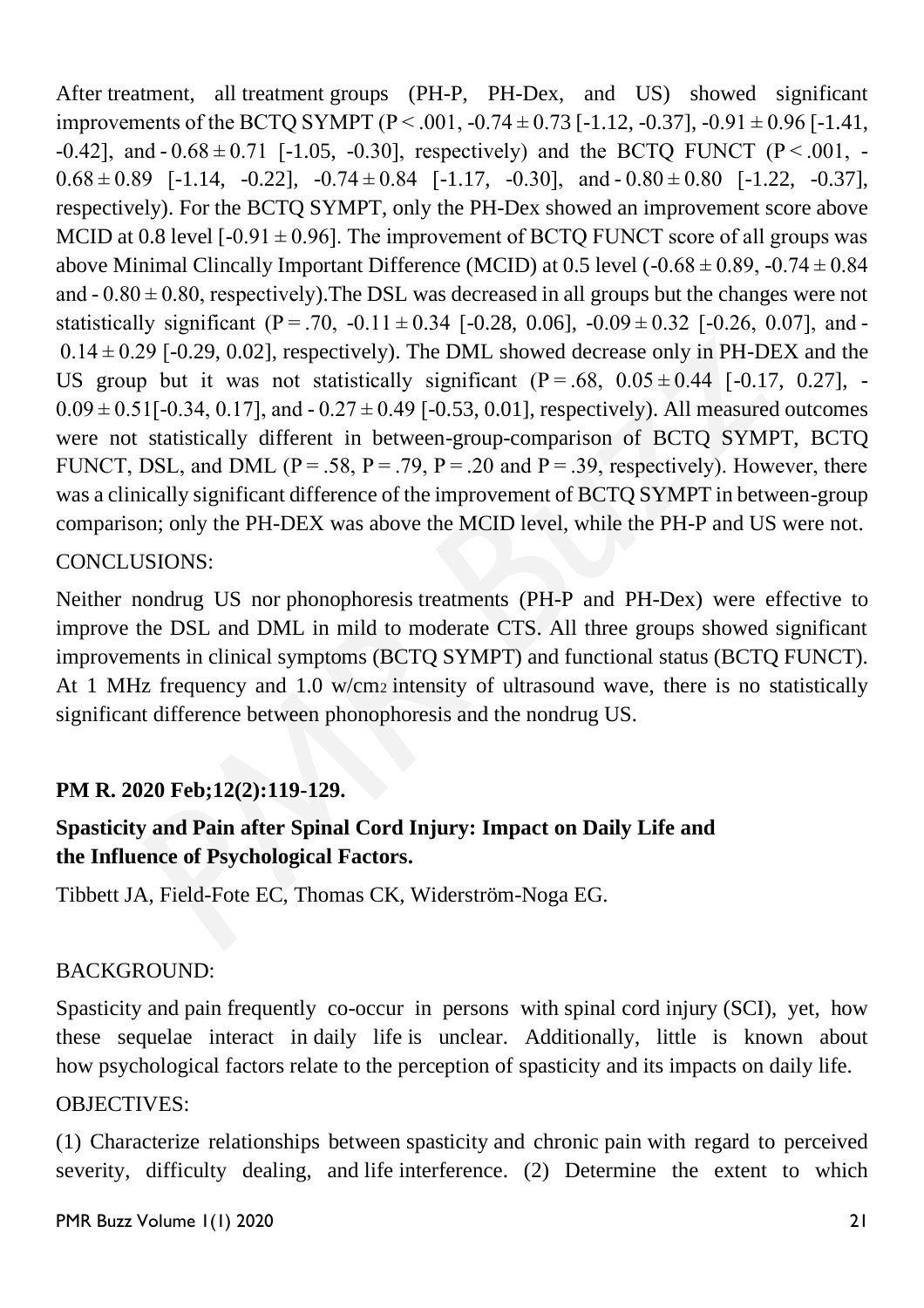perceived spasticity severity and physiological, psychological, and painrelated factors contribute to impacts of spasticity on daily life (difficulty in dealing, life interference). (3) Determine the effects of painful spasticity on aspects of chronic pain and spasticity (severity, life interference, interference with sleep, and spasm duration).

## DESIGN:

Observational study.

## SETTING:

University laboratory.

## PARTICIPANTS:

Twenty participants with SCI and lower extremity spasticity.

## METHODS<sup>.</sup>

Measures included International SCI Pain Basic Data Set, Pain and Spasticity Inventories, Difficulty Dealing with Pain/Spasticity, SCI-Spasticity Evaluation Tool, Connor-Davidson Resilience and Moorong Self-Efficacy Scales, Spinal CordAssessment Tool for Spastic Reflexes, spasm duration, and injury-related and demographic factors. Bivariate correlations, multiple regression analyses, and pairwise comparisons were performed.

## RESULTS:

Spasticity and chronic pain were directly related, with respect to perceived severity, difficulty dealing, and life interference (rho $= 0.514 - 0.673$ , P $\leq$ .05). Shorter injury duration, greater perceived spasticity severity, and greater difficulty dealing with pain explained 61% of variance in difficulty dealing with spasticity. Greater perceived spasticity severity and lower resilience explained 72% of variance in life interference of spasticity. Spasm duration was not significantly associated with perceived spasticity severity. Participants with painful spasticity had significantly greater chronic pain severity  $(P = .02)$  and sleeprelated impact of spasticity ( $P = .03$ ) than participants without painful spasticity.

## CONCLUSIONS:

Perceived severity of spasticity, injury duration, ability to deal with chronic pain, resilience, and painful spasms appear to play important roles in the negative impacts of spasticity on life after SCI.

## **PM R. 2020 Mar;12(3):257-262.**

**Upper Extremity Rehabilitation Using Fully Immersive Virtual Reality Games With a Head Mount Display: A Feasibility Study.**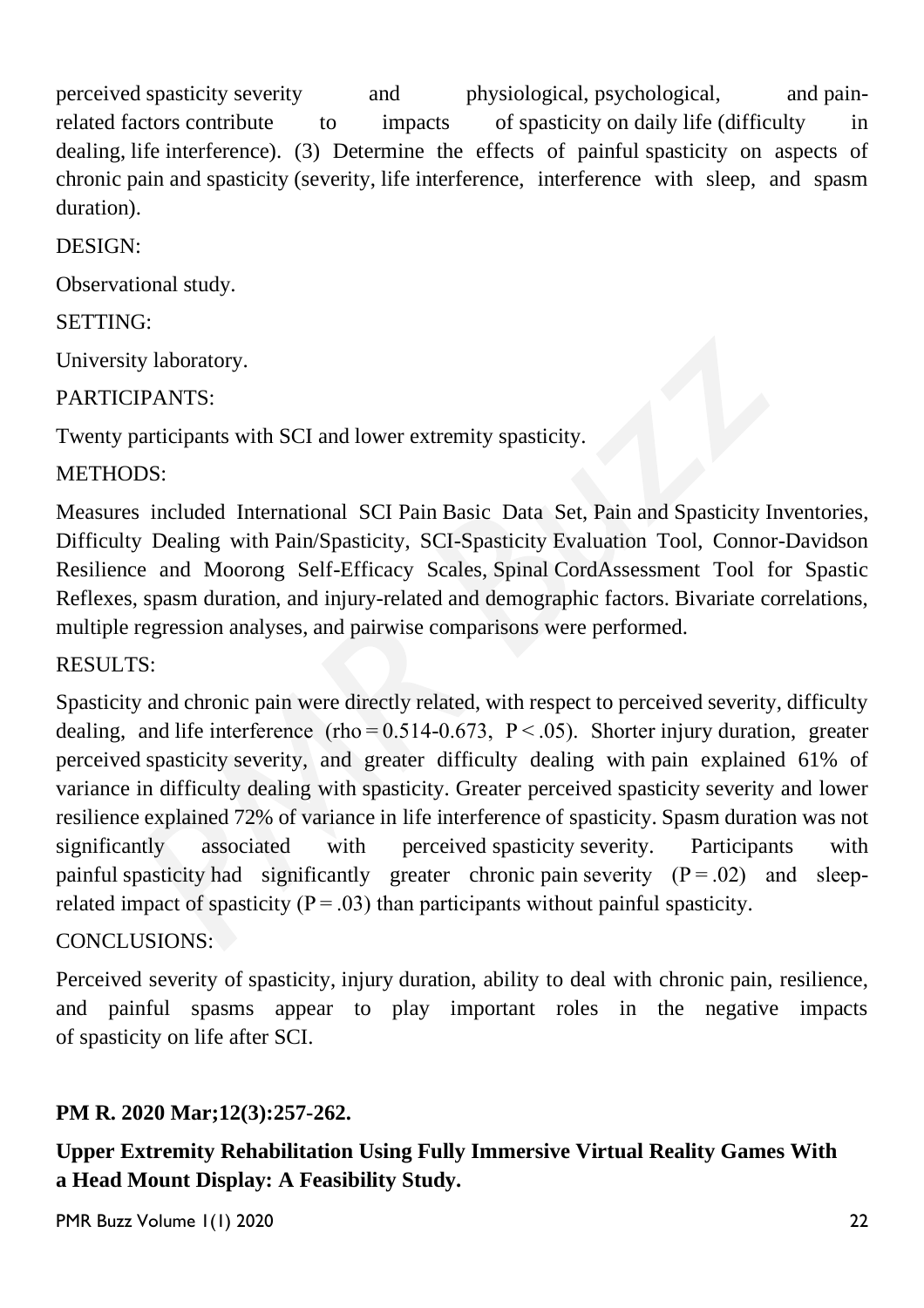Lee SH, Jung HY, Yun SJ, Oh BM1, Seo HG.

## BACKGROUND:

Rehabilitation therapy using a virtual reality (VR) system for stroke patients has gained attention. However, few studies have investigated fully immersive VR using a headmount display (HMD) for upper extremity rehabilitation in stroke patients.

## OBJECTIVE:

To investigate the feasibility, preliminary efficacy, and usability of a fully immersive VR rehabilitation program using a commercially available HMD for upperlimb rehabilitation in stroke patients.

DESIGN:

A feasibility study.

SETTING:

Two rehabilitation centers.

## PARTICIPANTS:

Twelve stroke patients with upper extremity weakness.

## INTERVENTIONS:

Five upper extremity rehabilitation tasks were implemented in a virtual environment, and the participants wore an HMD (HTC Vive) and trained with appropriate tasks. Participants received a total of 10 sessions two to three times a week, consisting of 30 minutes per session.

## MAIN OUTCOME MEASURES:

Both patient participation and adverse effects of VR training were monitored. Primary efficacy was assessed using functional outcomes (Action Research Arm Test, Box and Block Test, and modified Barthel Index), before and after the intervention. Usability was assessed using a selfreported questionnaire.

#### RESULTS:

Three patients discontinued VR training, and nine patients completed the entire training sessions and there were no adverse effects due to motion sickness. The patients who received all sessions showed significant functional improvement in all outcome measures after training  $(P<.05$  for all measures). The overall satisfaction was  $6.3 \pm 0.8$  on a 7-point Likert scale in all participants.

## **CONCLUSIONS:**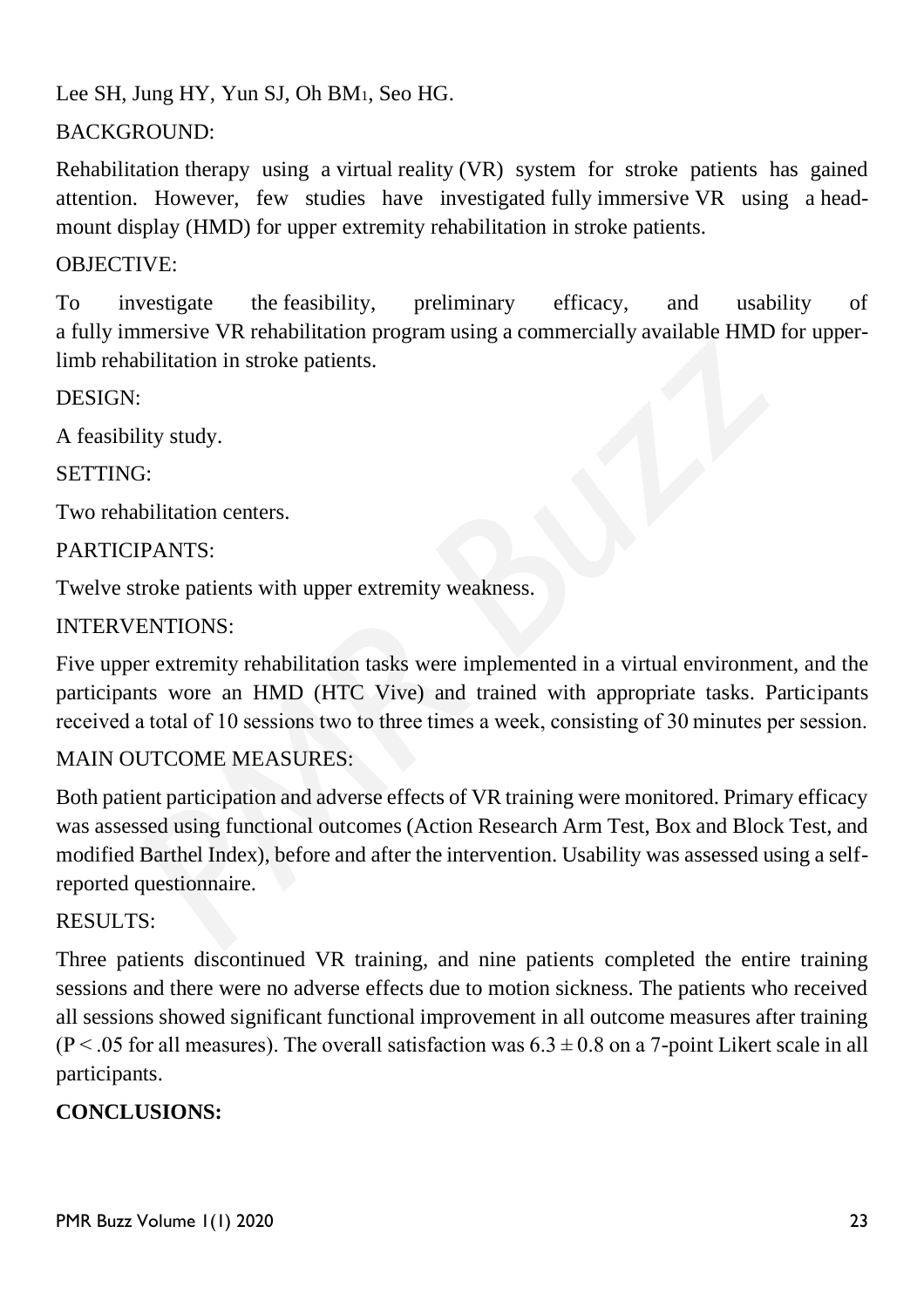A fully immersive VR rehabilitation program using an HMD for rehabilitation the upper extremities following stroke is feasible and, in this small study, no serious adverse effects were identified.

## **J Spinal Cord Med.2020 Jan;43(1):111-121. Satisfaction with access and quality of healthcare services for people with spinal cord injury living in the community.**

Ronca E, Scheel-Sailer A, Koch HG, Essig S, Brach M, Münzel N, Gemperli A; SwiSCI Study Group.

#### OBJECTIVES:

To identify barriers to access healthcare services and reveal determinants of satisfaction with healthcare services in people with chronic spinal cord injury (SCI).

#### DESIGN:

Cross-sectional survey.

#### SETTINGS:

Community setting in Switzerland.

PARTICIPANTS:

People with chronic SCI.

INTERVENTIONS:

Non-applicable.

OUTCOME MEASURES:

Questionnaire-based evaluation of availability and quality of healthcare services for secondary health conditions, satisfaction with fulfillment of healthcare needs, and preference for care from a hypothetical service provider with limited specialized SCI care expertise but in close proximity over comprehensive care from an existing specialized SCI center located at a greater distance.

#### RESULTS:

Close to three-quarter of participants (70%) indicated satisfaction with healthcare services received for SCI related health conditions. Elderly individuals  $(61+$  years old) rated the availability and quality of healthcare 6% to 11% higher than younger individuals. The perceived fulfillment of healthcare needs was lower in people with incomplete paraplegia (odds ratio (OR) 2.11, 95%-credibility interval (CI)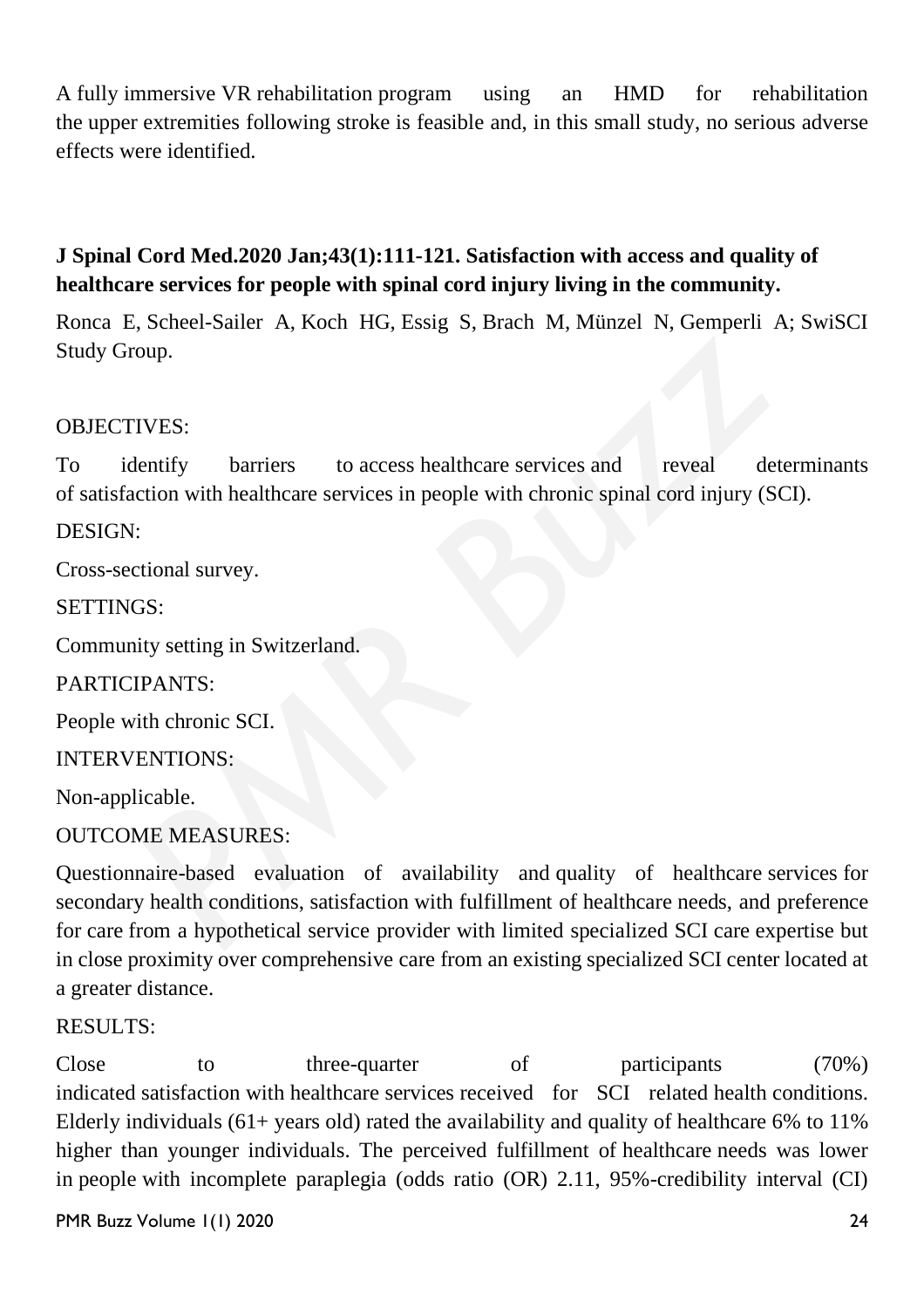1.18-3.84), chronic pain (OR 1.85, CI 1.12-3.08), insufficient access to long distance transportation (OR 5.81, CI 2.74-12.82), and longer travel distances to specialized SCI centers.

## CONCLUSIONS:

Perceived inadequateness of access to healthcare services was partly related to transportation barriers, suggesting that outreach services or support with transportation are possible solutions. People with incomplete paralysis and pain consistently rated the fulfillment of care needs associated with SCI less favorably, pointing to the need for enhanced advocacy for this vulnerable groups.

## **J Spinal Cord Med. 2020 Mar;43(2):141164 Recommendations for evaluation of neurogenic bladder and bowel dysfunction after spinal cord injury and/or disease.**

Tate DG, Wheeler T, Lane GI3, Forchheimer M, Anderson KD, Biering-Sorensen F, Cameron AP, Santacruz BG, Jakeman LB, Kennelly MJ, Kirshblum S, Krassioukov A, Krogh K, Mulcahey MJ, Noonan VK, Rodriguez GM, Spungen AM, Tulsky D, Post MW.

#### OBJECTIVE:

To provide an overview of clinical assessments and diagnostic tools, self-report measures (SRMs) and data sets used in neurogenic bladder and bowel (NBB) dysfunction and recommendations for their use with persons with spinal cord injury /disease(SCI/D).

#### METHODS:

Experts in SCI/D conducted literature reviews, compiled a list of NBB related assessments and measures, reviewed their psychometric properties, discussed their use in SCI/D and issued recommendations for the National Institutes of Health (NIH), National Institute of Neurological Disorders and Stroke (NINDS) Common Data Elements (CDEs) guidelines.

#### RESULTS:

Clinical assessments included 15 objective tests and diagnostic tools for neurogenic bladder and 12 for neurogenic bowel. Following a two-phase evaluation, eight SRMs were selected for final review with the Qualiveen and Short-Form (SF) Qualiveen and the Neurogenic Bowel Dysfunction Score (NBDS) being recommended as supplemental, highly-recommended due to their strong psychometrics and extensive use in SCI/D. Two datasets and other SRM measures were recommended as supplemental.

#### CONCLUSION: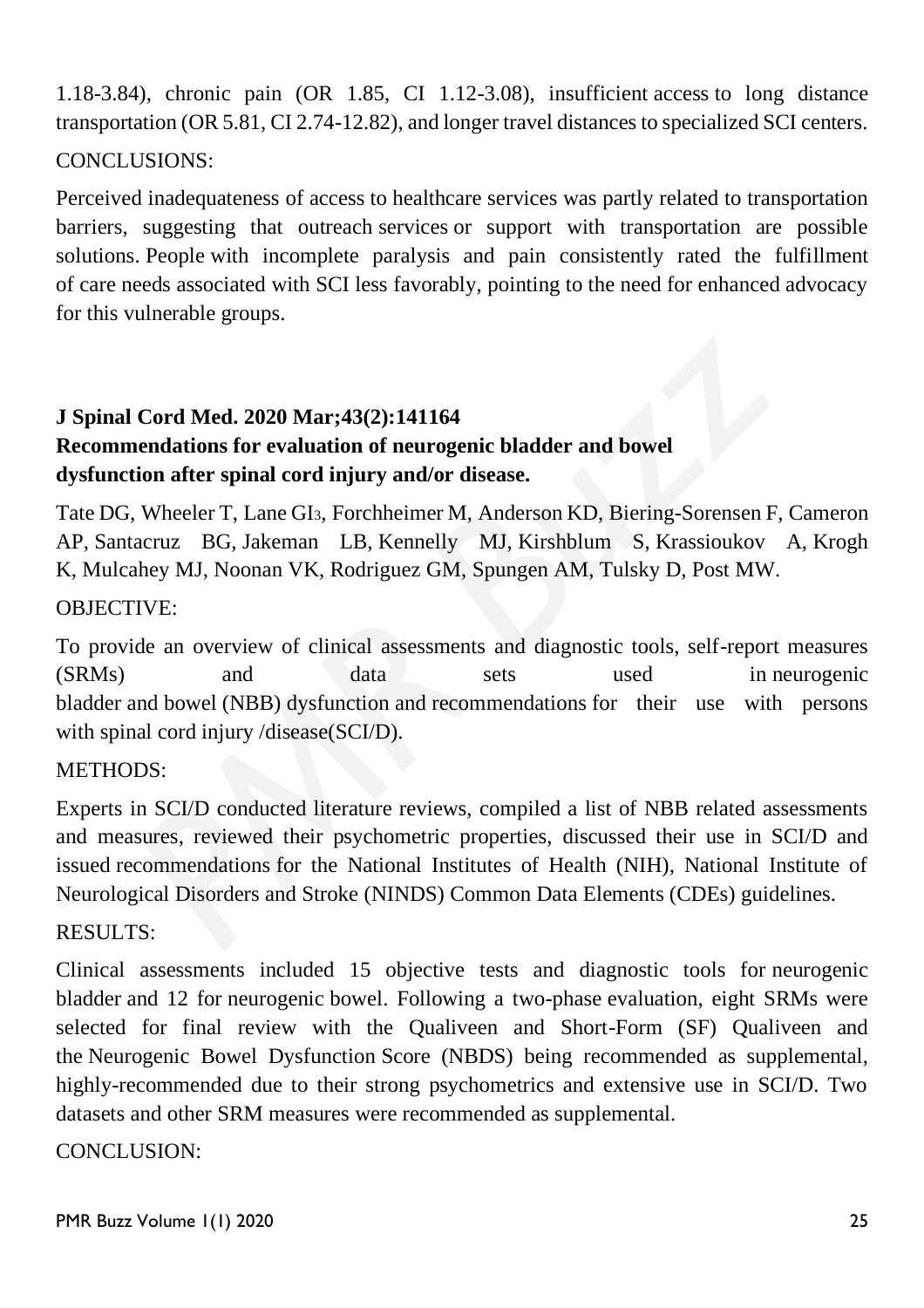There is no one single measure that can be used to assess NBB dysfunction across all clinical research studies. Clinical and diagnostic tools are here recommended based on specific medical needs of the person with SCI/D. Following the CDE for SCI studies guidelines, we recommend both the SF-Qualiveen for bladder and the NBDS for bowel as relatively short measures with strong psychometrics. Other measures are also recommended. A combination of assessment tools (objective and subjective) to be used jointly across the spectrum of care seems critical to best capture changes related to NBB and develop better treatments.

## **Spinal Cord. 2020 Jan;58(1):53-57.**

## **The time course of dysphagia following traumatic cervical spinal cord injury: a prospective cohort study.**

Hayashi T, Fujiwara Y, Sakai H, Kubota K, Kawano O, Mori E, Takao T, Masuda M, Morishita Y, Maeda T.

#### STUDY DESIGN:

Prospective cohort study.

#### OBJECTIVES:

To elucidate serial changes in dysphagia and elucidate the critical period for dysphagia following acute traumatic cervicalspinal cord injury (CSCI).

#### SETTING:

Spinal Injuries Center, Fukuoka, Japan.

#### METHODS:

We prospectively examined individuals with acute traumatic CSCI admitted within 2 weeks after injury. Severity of dysphagia was evaluated using both the dysphagia severity scale (DSS) and functional oral intake scale (FOIS) at 2 weeks, 1 month, 2 months, and 3 months after injury. Condition of oral intake before injury was assessed by history taking. American Spinal Injury Association (ASIA) impairment scale grade and motor scores were also assessed at the same timepoints, and the correlation between dysphagia and paresis was analyzed.

#### RESULTS:

Sixty-five individuals with CSCI were assessed consecutively for 3 months after injury. Swallowing function, evaluated using both the DSS and FOIS, was significantly decreased at 2 weeks after injury, but significantly improved thereafter. Significant correlations between severity of dysphagia (DSS and FOIS scores) and motor scores were found at 2 weeks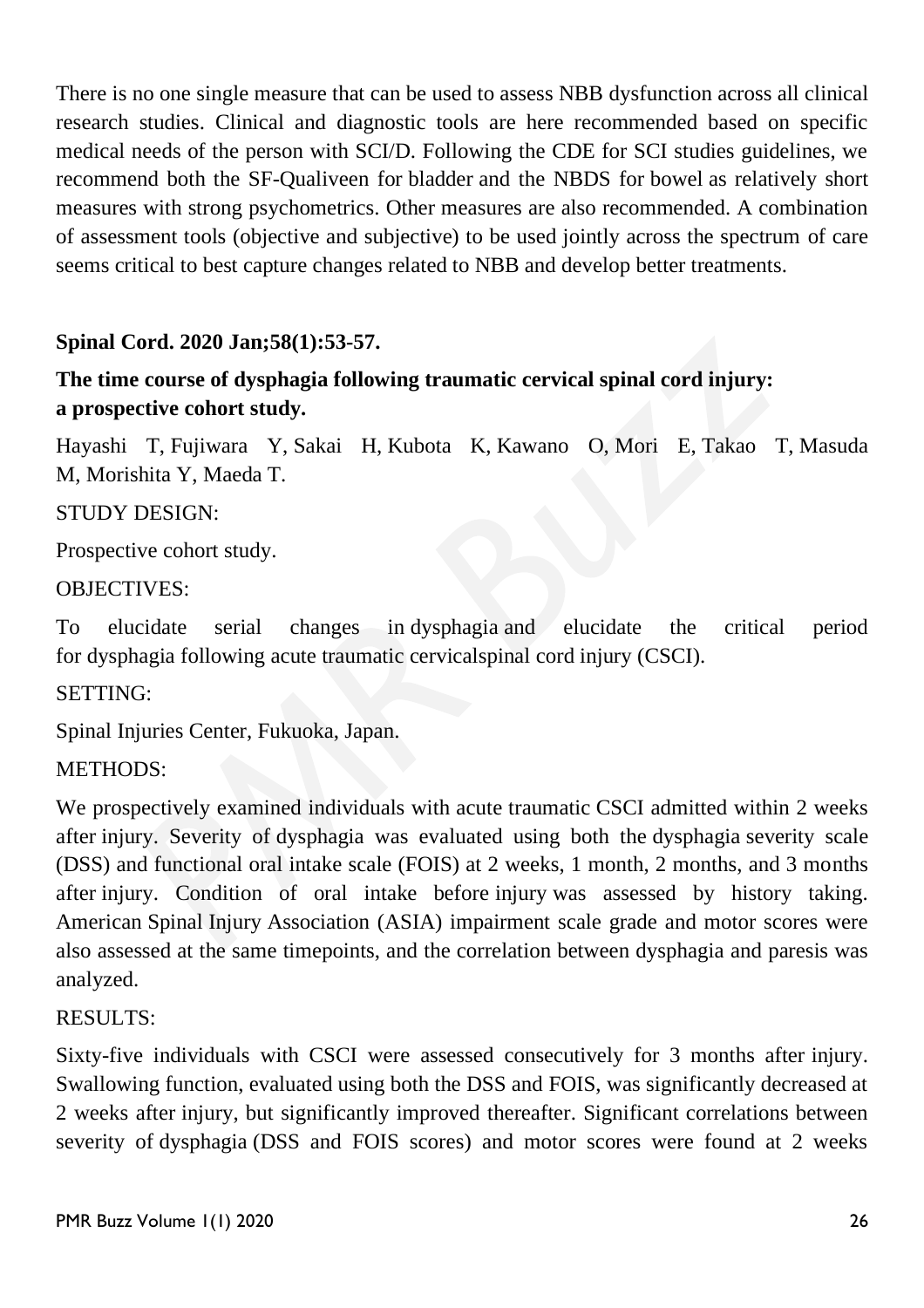after injury ( $r_s = 0.66$  and 0.61;  $p < 0.001$  and  $p < 0.001$ , respectively), indicating that individuals with lower motor scores had more severe swallowing dysfunction.

## CONCLUSIONS:

Dysphagia occurred immediately after injury, but gradually improved over time. Individuals with more severe paralysis had significantly more severe dysphagia. Special attention for dysphagia should be paid to individuals with severe paralysis in acute phase.

## **Spinal Cord. 2020 Feb;58(2):216-223.**

## **The effects of two periods of rehabilitation for people with spinal cord injury from Sha nghai, China.**

Chang F1, Zhang Q2, Xie H3, Yang Y1, Shen C3, Shen X3, Chen G1, Wu A3, Wang H3, Li X1, Lu J4.

## STUDY DESIGN:

Retrospective cohort study.

## OBJECTIVES:

To evaluate the effects of two periods of rehabilitation among people with spinal cord injury(SCI).

#### SETTING:

Shanghai Sunshine Rehabilitation Center (SSRC), China.

## METHODS:

A total of 130 people with SCI who received two periods of rehabilitation participated in the study. Outcome measures included basic life skills (15 items) and their applications in family and social life (8 items). Six factors were identified from the 23 items by factor analysis: selfcare and transfer skills; basic life skills application in social life; cognition and emotion; basic life skills application in family life; walking and climbing stairs; and wheelchair skills. Standardized scores ranging from 0 to 100 were used to show the rehabilitation outcome in a histogram.

## RESULTS:

PMR Buzz Volume 1(1) 2020 27 Median scores for self-care and transfer skills, wheelchair skills, cognition and emotion, and their applications in family and social life improved significantly  $(7-80\% , p < 0.01)$  over the first rehabilitation period, while no improvement was observed in walking and climbing stairs. Five factors showed a significant sustained effect  $(p < 0.01)$  upon admission to the second rehabilitation period, except walking and climbing stairs. By enrolling in the second period of rehabilitation, participants acquired significant additional improvement (5-43%,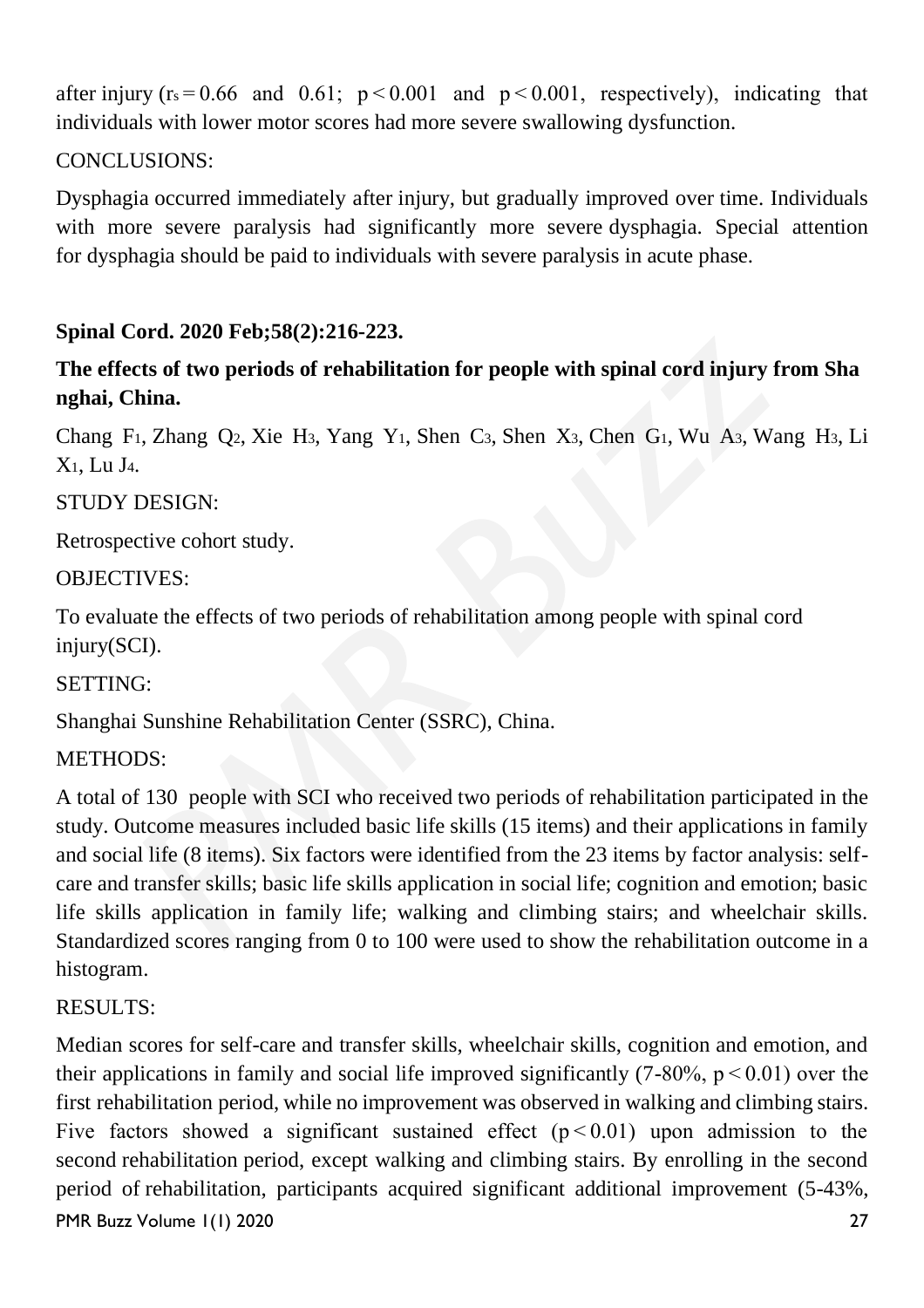$p < 0.01$ ) in rehabilitation outcomes, except in cognition and emotion, walking and climbing stairs.

CONCLUSIONS:

Two periods of rehabilitation were efficacious at increasing the abilities of basic life skills and their applications in family and social life. The potential benefits of continuous rehabilitation merit further research.

**Spinal Cord. 2020 Mar;58(3):341-347**

# **Serum cystatin C is increased in acute spinal cord injury: a multicentre retrospective study.**

Zhang J, Ding R, Xian Q, Wang Z, Liu Z, Yang J, Chen J.

STUDY DESIGN:

A multicentre retrospective study.

## OBJECTIVE:

A multicentre retrospective study was performed to observe the changes in serum cystatin C (CysC) levels in patients with acute spinal cord injury (SCI).

SETTING:

Four hospitals in China.

## METHODS:

Over a 5-year study period, the CysC, creatinine (Cr), and blood urea nitrogen (BUN) levels of people who had incurred SCI in the preceding 7 days were collected and compared with those of people with limb fracture (LF) who were matched for injury time and gender. People with SCI also were grouped by injury duration, ASIA Impairment Scale (AIS) grade and the presence or absence of steroid therapy and compared each day.

## RESULTS:

Three hundred and twenty-three samples from people with SCI were retrospectively collected; their mean serum CysC levels were significantly higher than those of people with LF  $(p<0.001)$ ; No significant difference was observed in Cr or BUN levels between the two groups ( $p > 0.14$ ). CysC levels increased on the second day, peaked on day 3, and returned to normal on day 5. The more severely injured individuals had higher CysC levels. Steroid therapy or not had no influence for CysC levels.

## CONCLUSION: